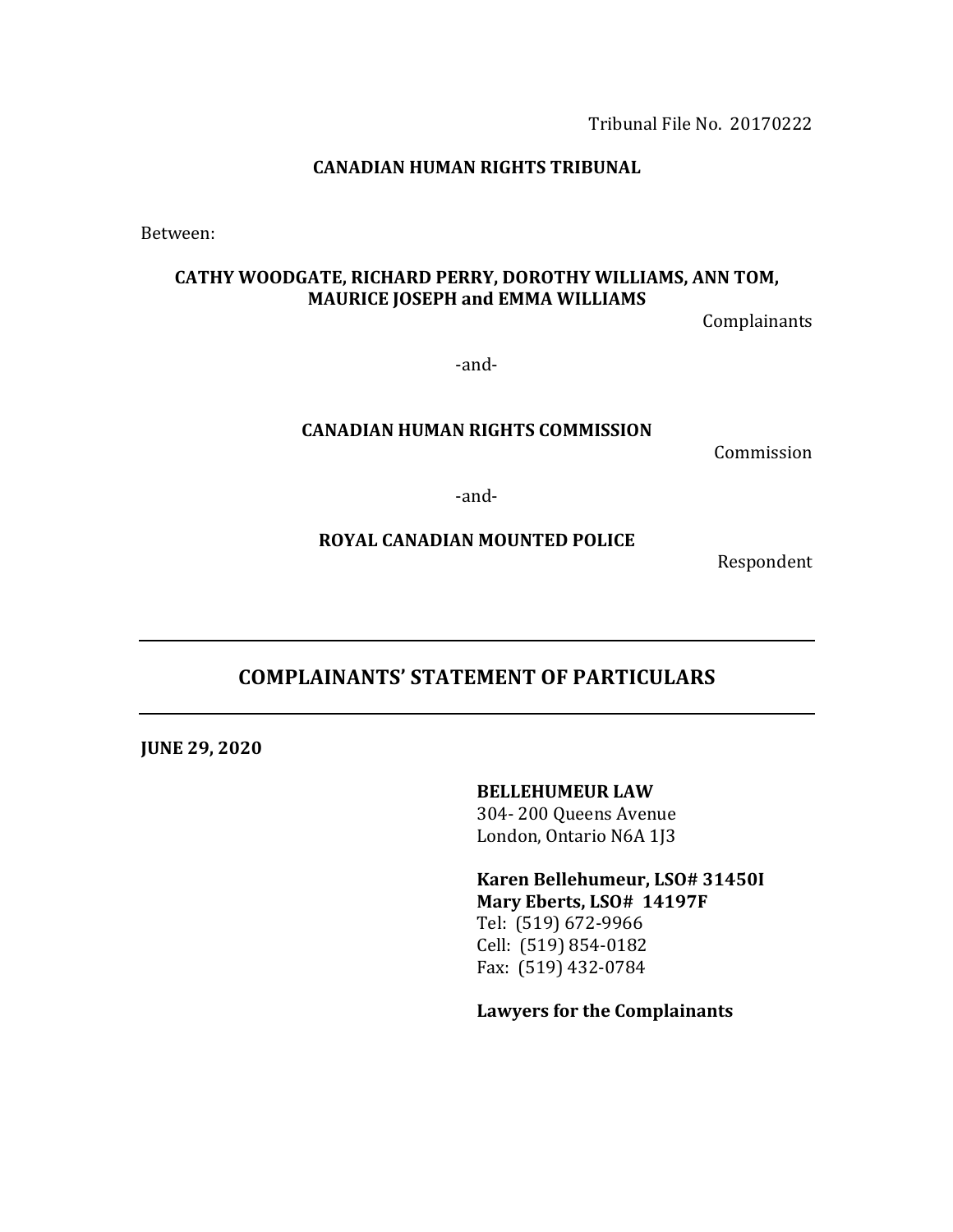| Evidence of dehumanization through attitude toward journalist13 |
|-----------------------------------------------------------------|
| Obligation to Modify Traditional Investigative Practices13      |
| The Application of section 43 of the Criminal Code14            |
| Conclusion regarding Adverse Differentiation14                  |
| <u>Connection Between Indignity and Adverse Impact14</u>        |
|                                                                 |
| Surveillance and Eviction of Indigenous Protesters15            |
|                                                                 |
| Discrimination exacerbated by power differential16              |
|                                                                 |
| Governmental Acknowledgment of Systemic Discrimination20        |
|                                                                 |
|                                                                 |
| <b>Remedies for the Complainant and Past Abuse Survivors20</b>  |
|                                                                 |
|                                                                 |
| LIST OF SCHOOLS IN ROMAN CATHOLIC EPISCOPAL CORP(APPENDIX A)    |
|                                                                 |
|                                                                 |
|                                                                 |
|                                                                 |

# **Table of Contents**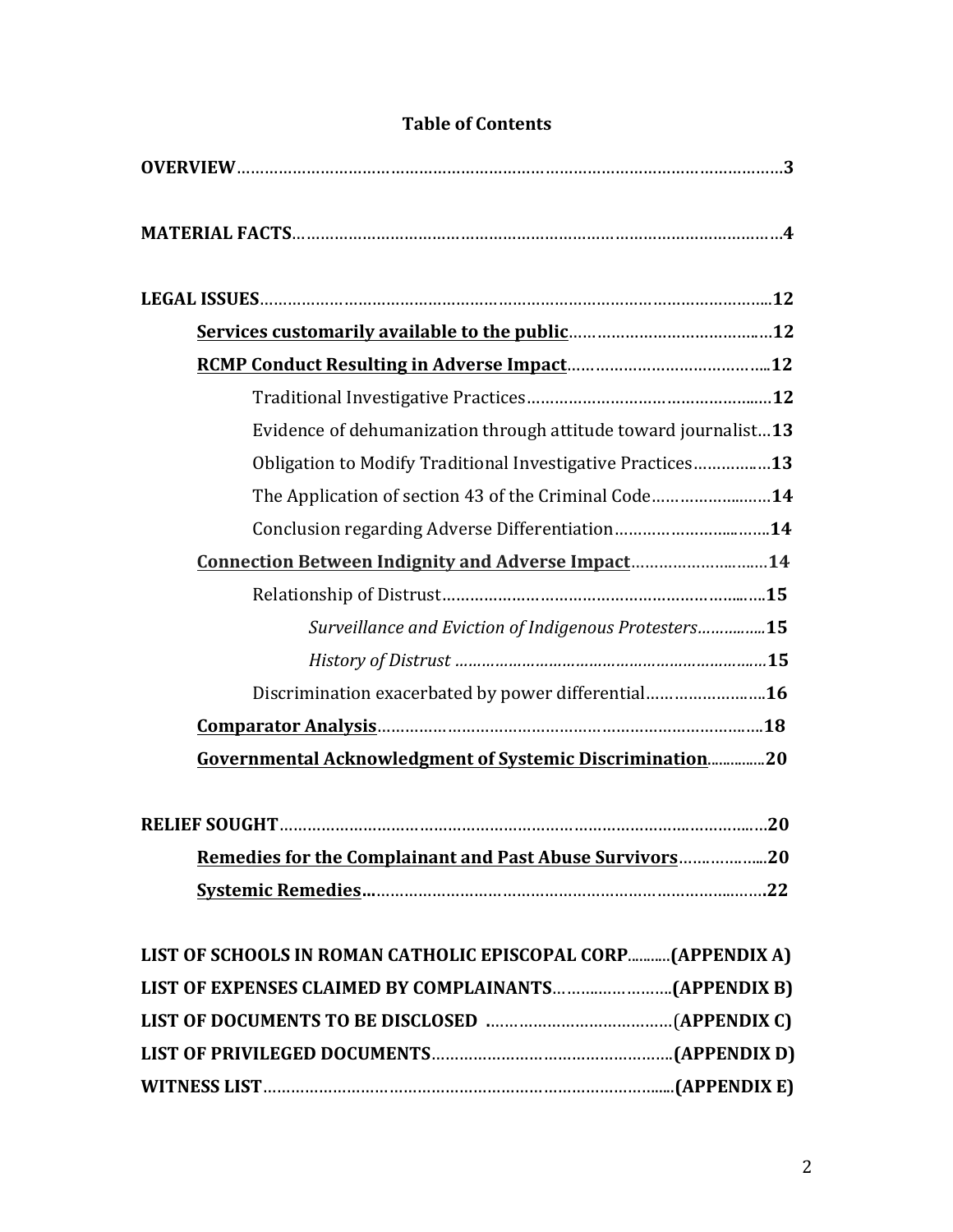# **OVERVIEW**

- 1. The Complainants,<sup>1</sup> who are six members of the Lake Babine First Nations community, claim discrimination by the Royal Canadian Mounted Police (RCMP). They allege adverse differential treatment and denial of access to police services based on race and national or ethnic origin contrary to Section 5 of the *Canadian Human Rights Act (CHRA).*
- 2. This case describes at least two ways in which the RCMP's investigative methods are discriminatory. First their traditional investigative methods fail to meet the needs of Indigenous victims of abuse, and are executed with biased attitudes. Second, the RCMP failed in their obligation to modify their traditional practices to meet Indigenous people's cultural needs, an obligation arising from the known distrust of the RCMP by Indigenous people
- 3. The Complainants' claim is about the RCMP's investigation into their experiences of childhood abuse in Northern British Columbia, but it represents the experiences of many other Indigenous people nationwide. The case demonstrates the inequality that Indigenous communities experience in accessing justice. It reveals the biased attitudes and systemic discrimination that exists in police investigative methods, and shows how Indigenous victims of abuse suffer adverse impacts, such as being disbelieved and/or dehumanized, being subject to incomplete and/or inadequate investigations, receiving little or no support, and being treated with a lack of respect and dignity.
- 4. This case also demonstrates how the protection of powerful individuals serves to exacerbate the discrimination of oppressed groups. Indeed the converse side of racism allows for the protection and privilege of non-Indigenous individuals, particularly if the individual holds significant political power and/or potential financial influence over the RCMP. Bias in favour of powerful non-Indigenous individuals, even if unconsciously held, results in harmful treatment to Indigenous complainants of abuse.
- 5. The consequence of the RCMP's discriminatory investigative methods to the Complainants and other Indigenous people has been to signal to them that they do not matter. This dehumanization has resulted in their psychological emotional, and spiritual harm. They demand treatment of a quality equal to that received by non-Indigenous Canadians, and to be provided investigative services that will allow them to access justice.

 $1$  "Complainants" using upper case "C" refers to the six named complainants in this case, while "complainants" using lower case "c" refers to all individuals who have a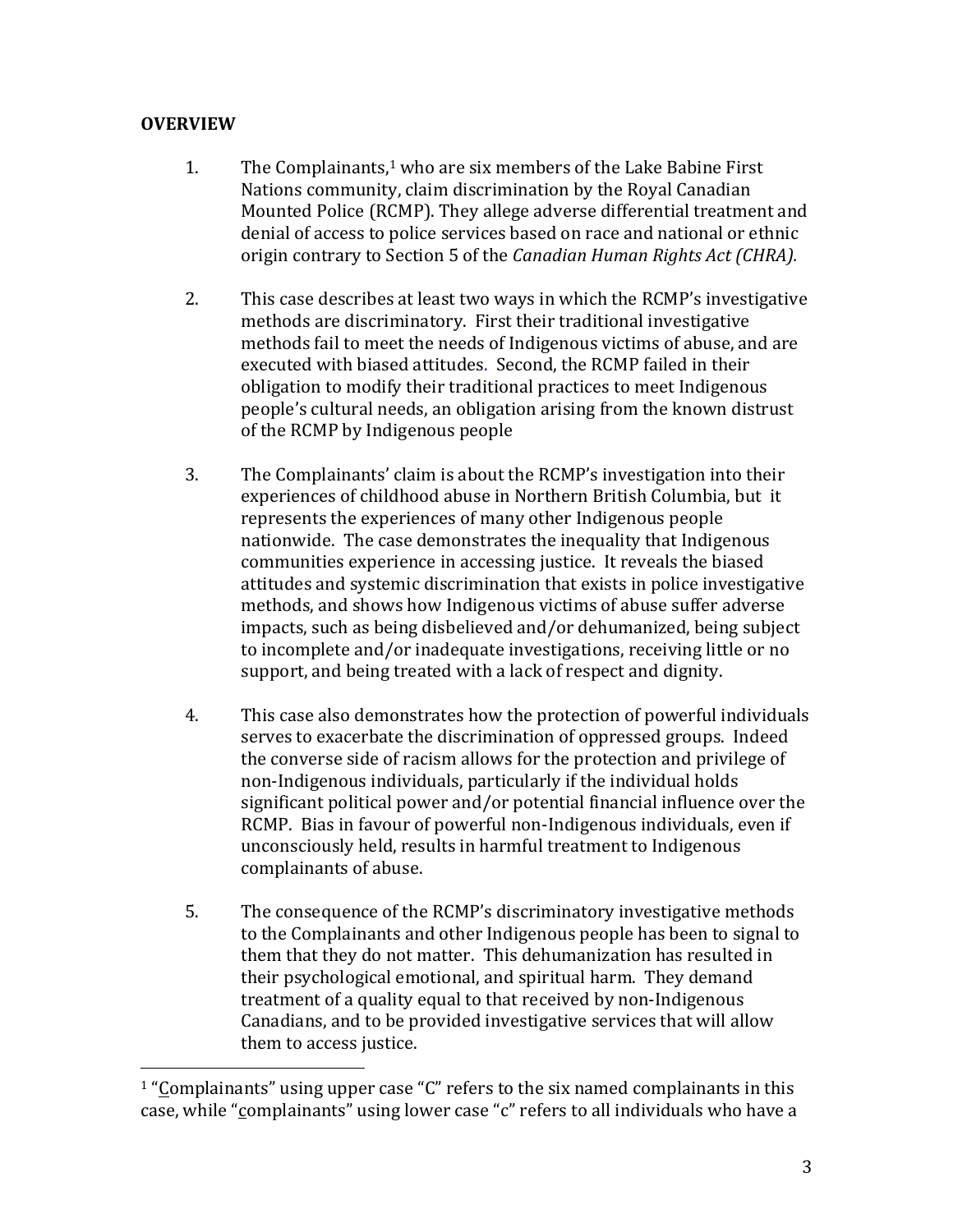#### **MATERIAL FACTS**

- 6. Beginning in 2004, a former teacher, coach and missionary from Immaculata day school, Prince George College and other schools in the Roman Catholic Episcopal Corporation of the Prince Rupert in British Columbia diocese, was appointed CEO for the 2010 Olympics in Vancouver (VANOC CEO) and began to appear in the media regularly. The Complainants, and many others who had been taught or coached by the former teacher, recognized him and remembered his abusive behavior when they were children. There is no evidence that anyone reported their allegations to the RCMP in the time period from 2004, up to and including the 2010 Olympics.
- 7. In February 2011, journalist Laura Robinson was asked to review the book, "Patriot Hearts: Inside the Olympics that Changed a Country", written by the VANOC CEO. Prior to the Vancouver Olympics in 2009, a First Nation person had told Ms. Robinson that the CEO had come from Ireland and worked at a residential school somewhere in Northern B.C. She could not confirm that information through Internet research at that time.
- 8. However, the book *Patriot Hearts* identified the Northern B.C. town as Prince George. This information led Ms. Robinson back on-line where a "Frontier Apostle" alumni Facebook site had been created. Someone had posted photos from the Prince George College yearbook from the early 1970's. The VANOC CEO was in many photos as a sports coach. Ms. Robinson was able to see the names of the basketball players and contacted them. Her story, which appeared on the Danish "Play the Game" website in April 2011, questioned if this history had been known by Vancouver Olympic decision-makers, would they have chosen a former missionary from a residential school as CEO of the Olympics?
- 9. In March, 2012, Jacob Beaton a First Nation person from Northern B.C, whose mother was a residential school survivor, contacted Ms. Robinson. He advised that he had read her April 2011 article, and suggested that she should also learn about allegations of abuse at Immaculata and Prince George College. He told her to contact the Burns Lake Band office.
- 10. Ms. Robinson contacted the Band office. She received six allegations of abuse over the phone from First Nations people within 24 hours, and an invitation to come to the community. A former student, who was in the Band office when Ms. Robinson called, wrote in an email; "*I was also amazed to see [the teacher] running the olympics. If you need someone to*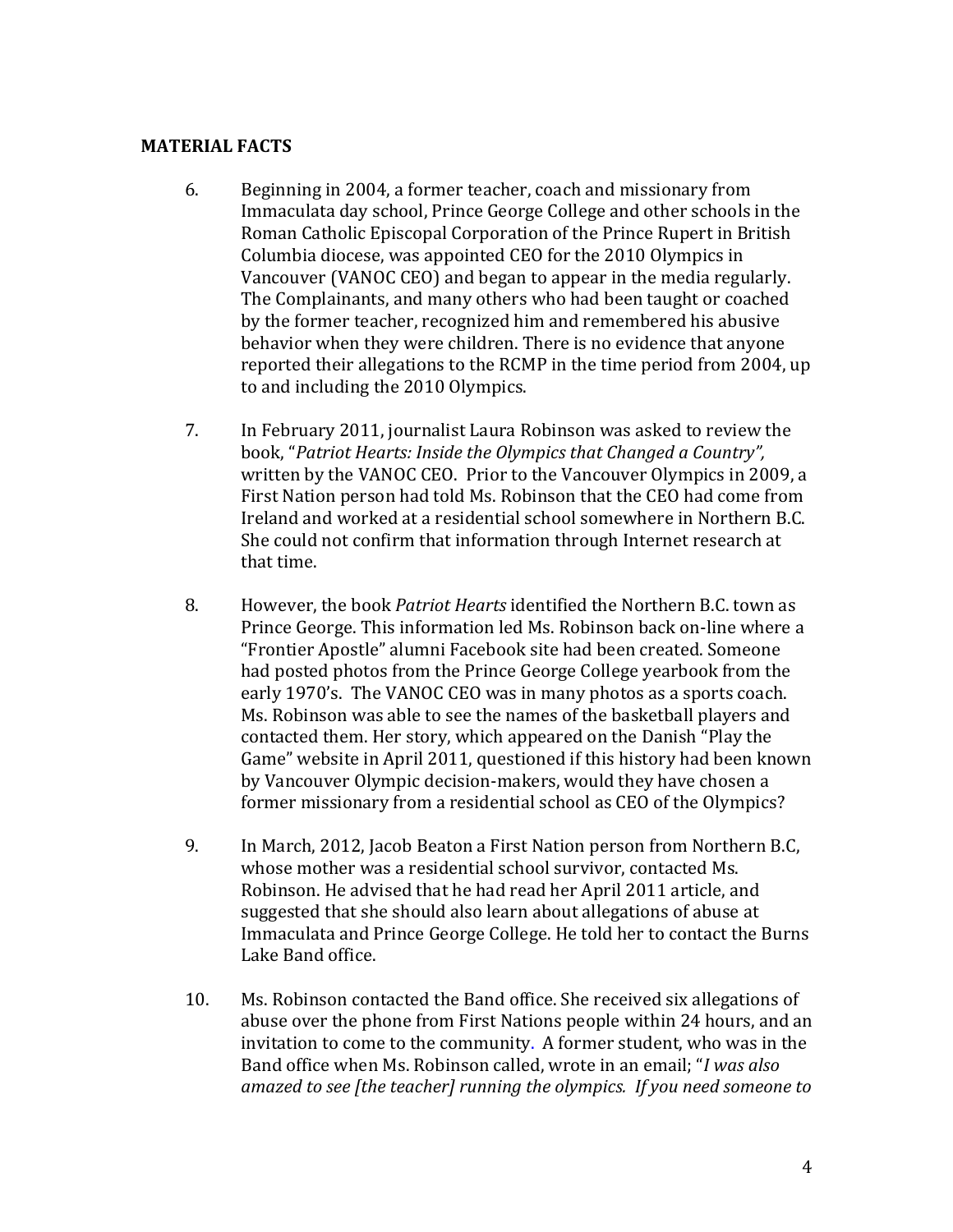recruit people, I can get members from umpteen FN's. He wasn't a nice *man*."

- 11. On April 21, 2012 Ms. Robinson arrived at the Burns Lake band office. There were approximately thirty-five people there. Most had signed a sheet the Band office provided for people who wanted to be interviewed about their experiences at Immaculata and/or Prince George College, and left. A number stayed. Ms. Robinson took statements at the band office, but most statements were taken in people's homes, as they left after they signed the sheet.
- 12. Ms. Robinson returned to Burns Lake on April 30, 2012 as her Vancouver editor asked for affidavits from the students. At that point more people contacted her. In total, twenty-two people gave statements or affidavits alleging abuse by the teacher/coach, while at least eight more people gave statements alleging that at least one other person at the school had abused them. The editor was satisfied with eight affidavits, but twelve more students were ready to swear their statements.
- 13. One of those who left her contact information at the Band office was Ms. Beverly Abraham. Ms. Robinson met her during her first trip to Burns Lake, and took a statement from her at a local restaurant. Ms. Abraham became traumatized as she alleged physical, psychological and sexual abuse by the teacher/coach. As they left the restaurant, Ms. Robinson asked her if she intended to go to the police or sue the former teacher. Ms. Abraham said she wanted to do both, but needed to gain the strength to do so.
- 14. When Ms. Robinson returned to Burns Lake on April 30, Ms. Abraham converted her statement to an affidavit. Four other people did the same, but three people who had not previously been interviewed contacted Ms. Robinson, stating they too would like to give an affidavit. All affidavits were carefully deputized by Burns Lake lawyer Warren Chapman. The originals were left with Mr. Chapman's office for the affiants to pick up. Ms. Robinson sent electronic copies of the signed affidavits to her editor and kept electronic copies for herself. Both believed the affidavits belonged to the people who gave them.
- 15. In July, 2012, Ms. Abraham believed she had built up enough strength to report the sexual abuse to the Burns Lake RCMP. She had recently moved back to Burns Lake and could no longer endure the memories of sexual abuse while at Immaculata day school, as she had to walk by the old school nearly daily from her new residence in order to get downtown**.**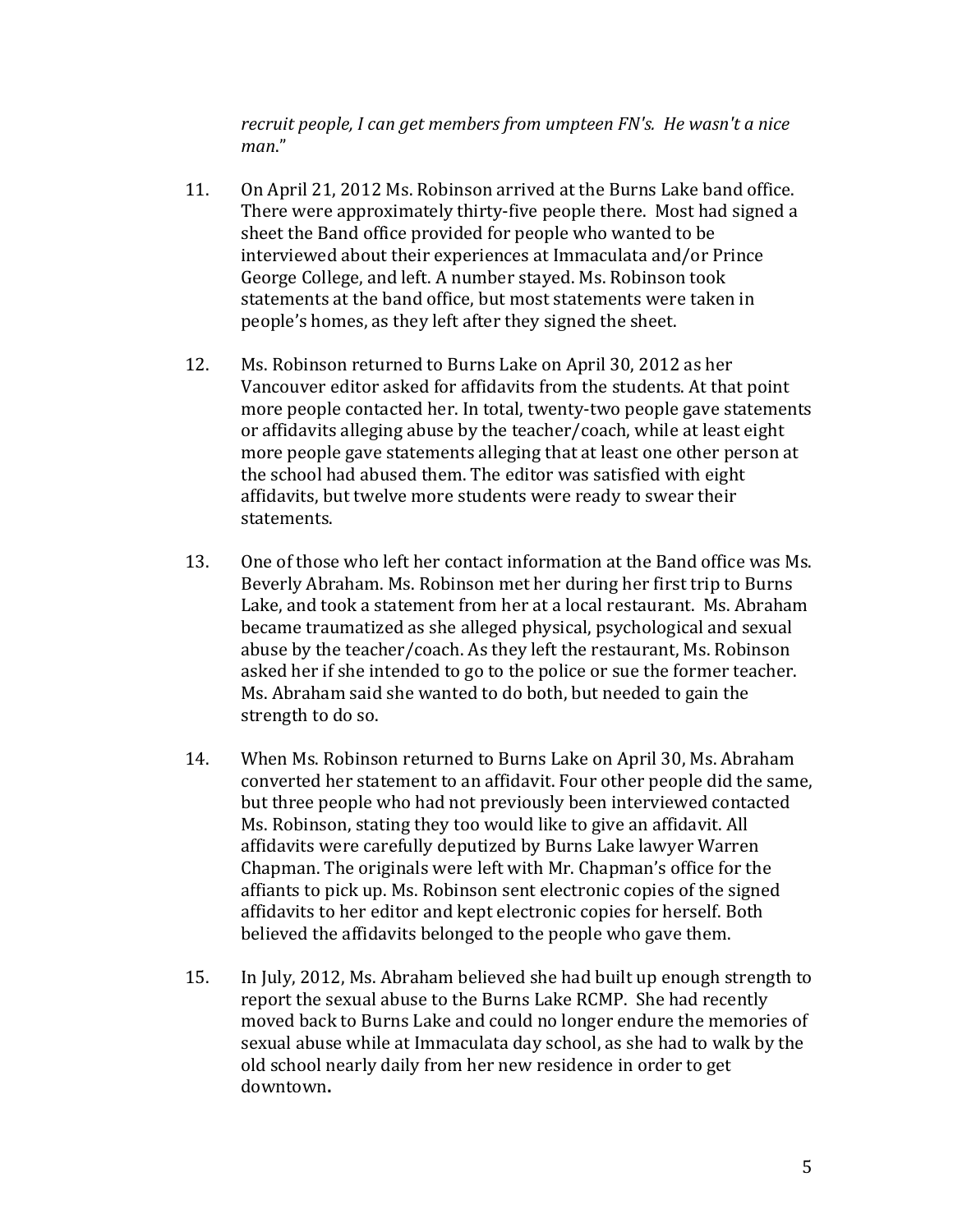- 16. RCMP Constable Larsen took Ms. Abraham's statement on July 11, 2012. Like many, Ms. Abraham told him she had seen the build-up to the Olympics on TV, and recognized the VANOC CEO as her former teacher/coach for years before the Games commenced. She told Cst. Larsen that when she saw the VANOC CEO on TV, she called out to her husband, and became very distraught. The RCMP did not ever interview her husband. Ms. Abraham also alleged that her sister had met with the VANOC CEO to ask for an apology for the beating she received at Immaculata. She alleged her sister brought two friends because she was still afraid of him. Cst. Larsen did not ask any follow-up questions about the beating or the meeting.
- 17. While Ms. Abraham was providing her statement, Cst. Larsen made 11 attempts to convince her to take a polygraph test. Ms. Abraham responded that she did not see why she should have to take a test when she was telling the truth.
- 18. RCMP documents show that on July 12, 2012, an internal RCMP email was sent, which stated in part, "With the approach of the London *Olympics Games in weeks, Canadian Olympic Committee advises that* [VANOC CEO] is not part of the Canadian Olympic delegation, but will be *on site in the coming weeks in London in his capacity as Chair of the federal Olympic support program Own The Podium (OTP) likely present for the opening ceremonies and other events.....Whether this allegation is based on a single victim or further individuals possibly come forward as* suggested, if they are substantiated it will prove to be an embarrassment at a number of levels of governments, private and sporting corporations, associations and other organizations including the Canadian and *International Olympic Organizations....Should the allegation(s) be* substantiated, the entire matter will likely be linked to the greater issue of *First Nations and Native Residential Schools*."
- 19. That email appears to have been originally sent by Superintendent Paul Richards to Randy Beck, Assistant Commissioner of British Columbia. Supt. Richards was located in Vancouver and had expertise in terrorism, drugs and gangs. He had held a "Platinum" position in the Integrated Security Unit during the Vancouver Olympics. Another senior officer who had worked on Olympic security (Privy Council Office) was Chief Superintendent Rod Booth. He was located in Prince George and held a supervisory position to the soon-to-be investigating officer Cpl. Mackie. The email sent by Supt. Richards was forwarded to Cpl. Mackie by Prince George Superintendent Leslie Bains on September 27, 2012.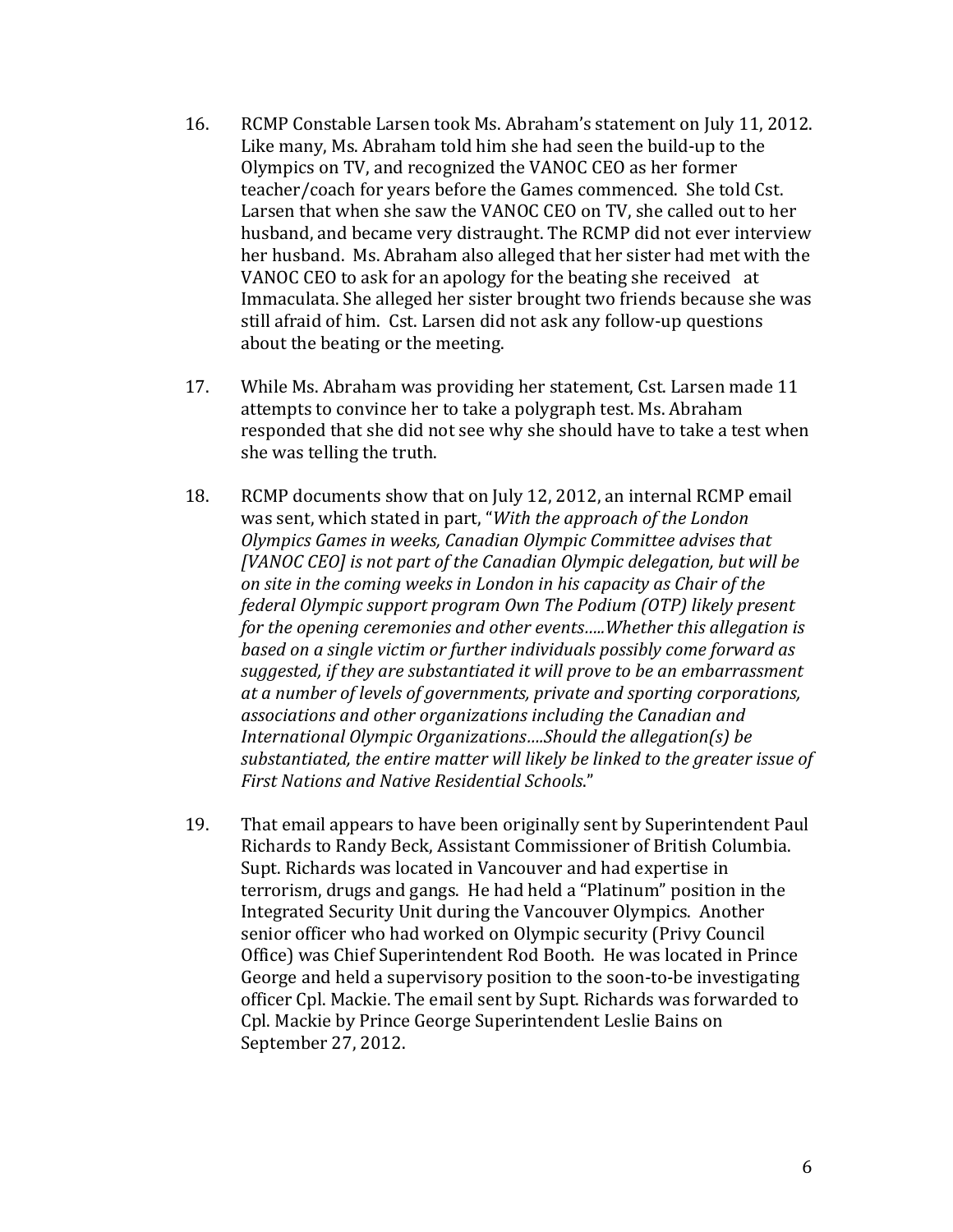- 20. On July 13, 2012 Supt. Richards wrote the following under "Current" Status"; "Robinson has authored articles on the Internet highly critical of [VANOC CEO] including his period teaching in Northern B.C. This *criticism is focused on his work at Catholic day and residential* schools....thereby linking him with the Residential School history and *legacy and First Nations in the area*."
- 21. Ms. Robinson had been a full-time sports journalist for 22 years in 2012, and covered the Vancouver Olympics as a fully accredited member of the media. The VANOC CEO was prominent in Canadian sport for many of those years. In the hundreds of articles created by Ms. Robinson, the VANOC CEO was mentioned in four; all of them appearing a year after the Olympics were over.
- 22. The Burns Lake RCMP detachment was experiencing a staff shortage, and on July 16, 2012 Cpl. Mackie of the B.C. RCMP Division E, North District, located in Prince George, was assigned the task of investigating Ms. Abraham's sexual abuse allegations. Prince George is approximately 225 kilometers from Burns Lake. On that same day Cpl. Mackie contacted Sgt. Beson of the RCMP's Risk Management Unit to determine if the VANOC CEO'S mandatory security clearance for the Olympics included the year he first came to Canada. Ms. Abraham had alleged the abuse occurred in 1969-70, but the Olympic CEO had written a biography and given many speeches in which he said he arrived in Canada in 1974. Sgt. Beson reported back that there had been no security clearance done on the CEO. RCMP files show Cpl. Mackie did not ever ask the VANOC CEO why he said he came to Canada in 1974, five years after he had actually arrived, which was 1969.
- 23. On August 8, 2012, Ms. Robinson returned a call Cpl. Mackie had made to her home in Ontario. She had never spoken to him before, and was covering the London 2012 Olympics. Cpl. Mackie told her Ms. Abraham was inconsistent when she alleged the abuse by her former teacher/coach, even though he had not seen Ms. Abraham's affidavit. Cpl. Mackie asked if all of the affidavits could be sent to him. Ms. Robinson believed the affidavits belonged to the people who swore them. She could not at that time contact the affiants to see if they would share them with the RCMP so she connected Cpl. Mackie to her editor, Charlie Smith, at the Georgia Straight newspaper in Vancouver.
- 24. Mr. Smith told Cpl. Mackie that he would give the RCMP the affidavits if they obtained a Production Order. He reminded Cpl. Mackie that it was a Constitutional right of journalists to retain information, but that a Production Order from a judge would also ensure the right of the police to necessary information while conducting criminal investigations. Cpl.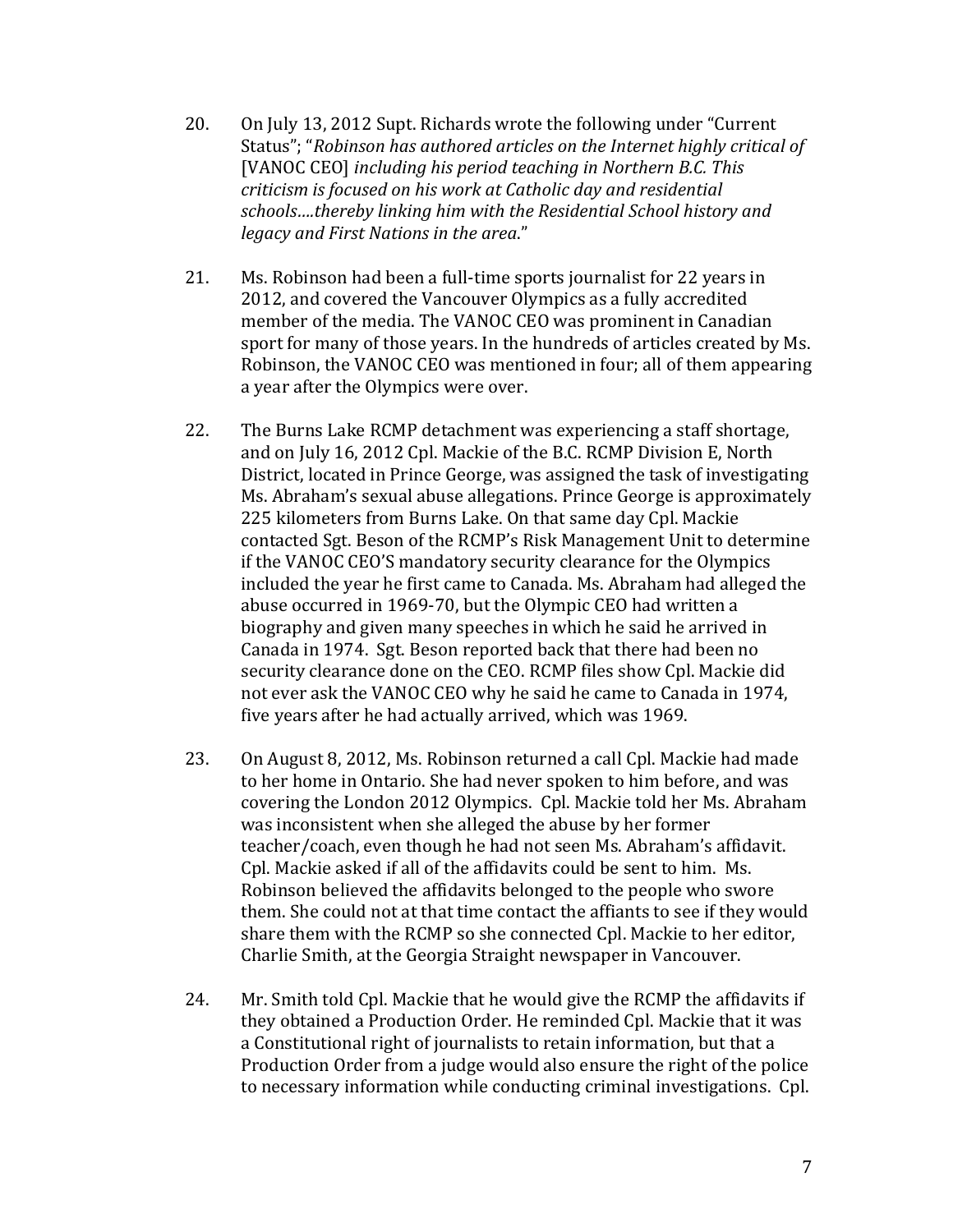Mackie did not secure a Production Order for the affidavits from the Georgia Straight. 

- 25. On August 20, 2012 Ms. Robinson told Cpl. Mackie that she believed it would be far more comprehensive if he obtained the class-lists from the Diocese. During the same time period, the RCMP asked the Prince George Diocese if, and when the VANOC CEO had taught at Immaculata. The Diocese gave the RCMP inaccurate dates for his tenure, and advised them if they wanted files, they would have to obtain a Production Order. The RCMP did not obtain one.
- 26. As part of Cpl. Mackie's investigation, Ms. Abraham's friend, who attended Immaculata day school with Ms. Abraham, was interviewed. She revealed that Ms. Abraham told her that "a teacher was bothering her," but did not remember when she told her about the abuse, or who the abuser was. The friend also disclosed that she knew of the boiler room of which Ms. Abraham spoke because someone had attempted to sexually abuse her there too. Cpl. Mackie did not inquire further or investigate into the friend's allegation of childhood sexual abuse at Immaculata day school. He did not offer her support, nor report back to her about the investigation.
- 27. On September 27, 2012, Ms. Robinson's article about the VANOC CEO was published by The Georgia Straight newspaper. By then she had interviewed twenty-two former students from Immaculata and/or Prince George College. In the article, a number of students alleged physical, psychological and racial abuse by their former teacher/coach. Cathy Woodgate, and Hereditary Chief Richard Perry, both Complainants in the case, were quoted, along with Ms. Abraham and others. Paul Joseph, the brother of Maurice Joseph, another Complainant, was also quoted.
- 28. Additionally, the article noted that a former student met with the VANOC CEO immediately prior to the Olympics, after she identified him while watching television as the teacher who beat her. The article did not reveal her name, but did note that the Georgia Straight had her name and that the VANOC CEO allegedly brought along Dan Doyle, who was VP of Construction for VANOC, to the meeting. By the time the article appeared, Doyle was the Chief of Staff of then Premier Christie Clark.
- 29. That same day, following the publication of the article, the VANOC CEO in a televised statement suggested that he had been extorted after the meeting with the student. Though the RCMP had the name and location of this former student's workplace, they did not interview her about the abuse allegations, or about the meeting. She remains emphatic that she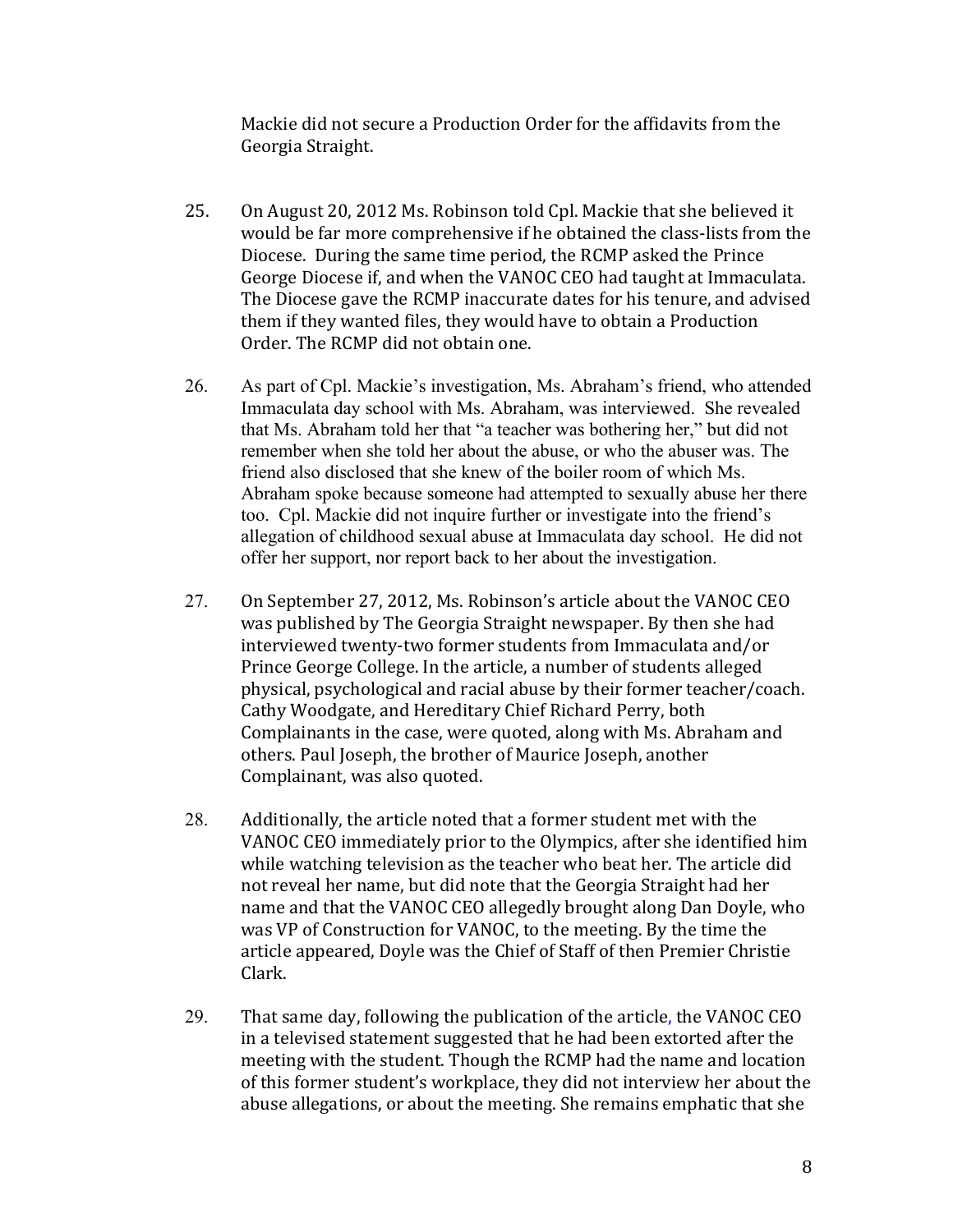never asked for money. She hoped for an apology, but did not receive one**.**

- 30. On September 27, 2012, co-author of the CEO's memoir, *Patriot Hearts,*  Gary Mason of The Globe and Mail, was interviewed by the Vancouverbased newspaper The Tyee, He categorically stated the CEO had not told him about arriving to Canada in advance of 1974. Mr. Mason also tweeted this information on September 27, 2012 immediately after Ms. Robinson's article appeared.
- 31. On October 23, 2012, nearly a month after Mr. Mason had made this statement, Cpl. Mackie met with the VANOC CEO, his lawyer Marvin Storrow and his PR person Andrea Shaw. Cpl. Mackie's notes show that the VANOC CEO mentioned that 35,000 words had to be cut out of his book, and that's why there was no mention of his earlier arrival to Canada. An RCMP Witness List shows Cpl. Mackie was to obtain a Production Order for the first draft of his book, Patriot Hearts. He did not obtain one.
- 32. Also on September 27, 2012, an RCMP internal email was sent by Supt. Richards to Supt. Bains requesting a briefing note on the Beverly Abraham investigation and advising that another briefing note had been sent to Ottawa on July 13, 2012. Supt. Bains forwarded that email to Cpl. Mackie asking for an update on the investigation.
- 33. Following the Georgia Straight article, many more Indigenous individuals contacted Ms. Robinson or the Georgia Straight, reporting abuse from the former teacher/coach while attending Immaculata, Prince George College, or another Diocese school. Three more of the six Complainants in this case were among those individuals. They were Emma Williams, Ann Tom, and Dorothy Williams. All three gave on-therecord statements about physical, psychological and racial abuse by their former teacher.
- 34. Most, but not all of the allegations made were by Indigenous people, and many lived in remote communities with little or restricted access to communication. Some non-Indigenous people contacted the Georgia Straight and the journalist to verify that what the Indigenous people had said was true.
- 35. On September 28, 2012, the Chief of Lake Babine First Nation at that time, Wilf Adam, stated to the Canadian Press that because of the VANOC CEO's presence in the media, people had been coming to him with abuse allegation about the VANOC CEO while he was their teacher/coach. Chief Adam also disclosed that he too had experienced psychological and physical abuse by the VANOC CEO. However, even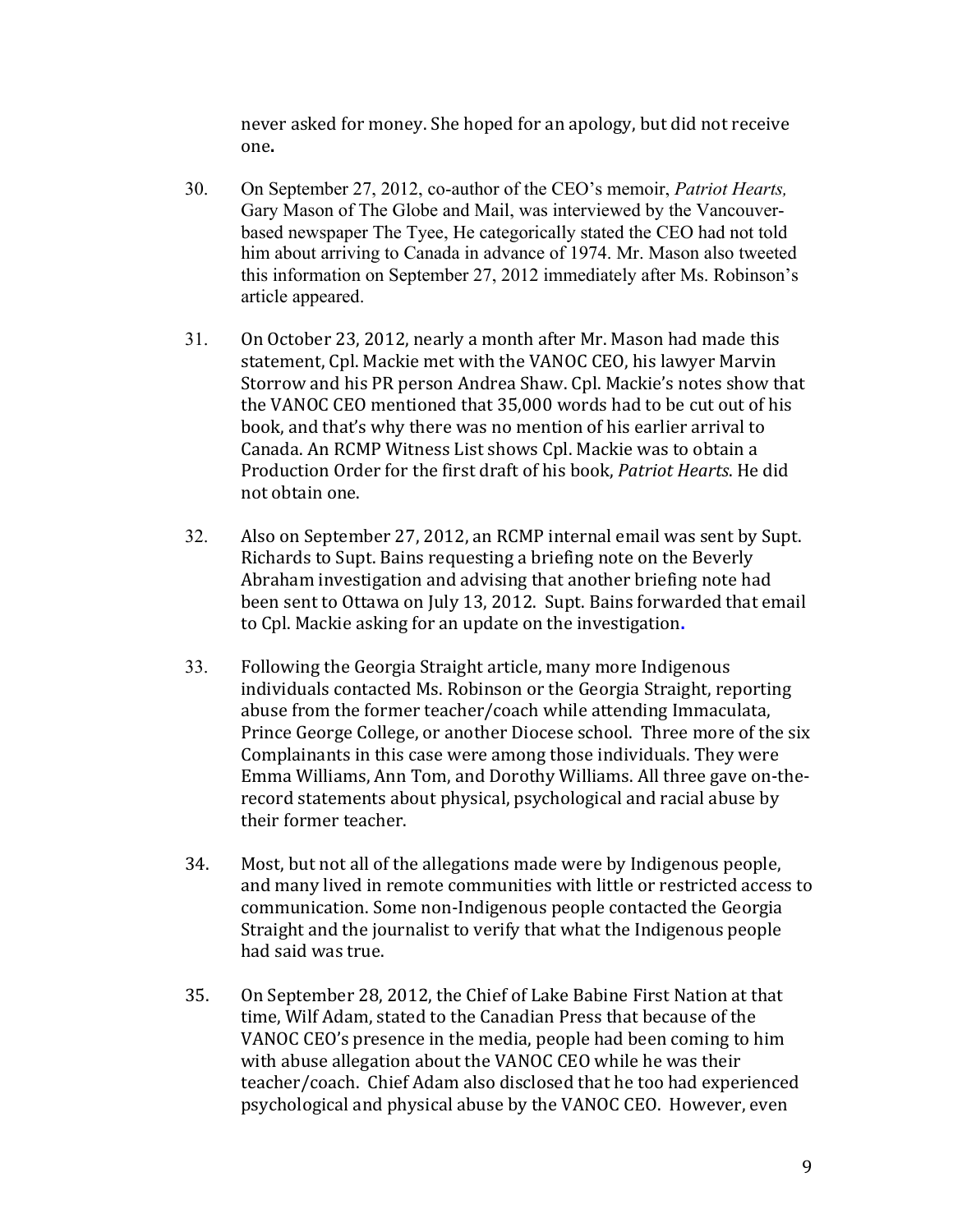after Chief Adam made this statement and said that the community needed a full investigation of the allegations he had heard over many years, the RCMP did not interview him. A RCMP Witness List with Chief Adam's name on it has the words, "disregard" written beside it.

- 36. On October 18, 2012, after a story was published in The Globe and Mail naming more Indigenous people who alleged abuse by the VANOC CEO, the Georgia Straight editor sent the eight affidavits to Cpl. Mackie.
- 37. Even after receiving the eight affidavits, the names of other former students listed by various media outlets who alleged abuse, and names of other students supplied by Ms. Abraham, the police did not conduct an investigation regarding abuse suffered by Indigenous people at Immaculata and/or Prince George College. They instead focused on whether or not witnesses could corroborate Ms. Abraham's allegation of sexual assault.
- 38. On January 14, 2013 the Georgia Straight filed a Response to a civil suit filed against it by the VANOC CEO, and listed a number of new abuse allegations made by Indigenous people about the VANOC CEO. On January 16, two days later, Cpl. Mackie wrote in a Concluding Report that there was no evidence to support Ms. Abraham's sexual abuse allegations.
- 39. On January 21, 2013, Ms. Robinson filed a Response to the same civil suit, which included excerpts from various affidavits and statements alleging abuse, along with the names of almost all of those who made them. Ms. Robinson's Response included two new sexual abuse allegations: one at Prince George College and another by an ex-wife of the alleged abuser. Neither of those women was interviewed. The RCMP interviewed only 20 of the 32 individuals named in Ms. Robinson's legal Response. Three were deceased. The interviews conducted as part of the RCMP's investigation into childhood physical abuse by the VANOC CEO were often very brief, dismissive and failed to follow up on information provided. Nine of the complainants listed were not interviewed or refused to speak with the RCMP. Many of those who refused to speak to the RCMP did so because of their distrust of the RCMP.
- 40. On July 13, 2013, the Assistant Commissioner of Division E of the B.C. RCMP, told Cpl. Mackie that a review of his investigation into the sexual abuse allegations by Ms. Abraham would be conducted by Division K, from Edmonton. Cpl. Mackie wrote to the former VANOC CEO and his counsel on the same date stating, "....*my inspector had approved my report for conclusion and asked that I draft the letters to inform all* parties that we were done with this investigation. Unfortunately I have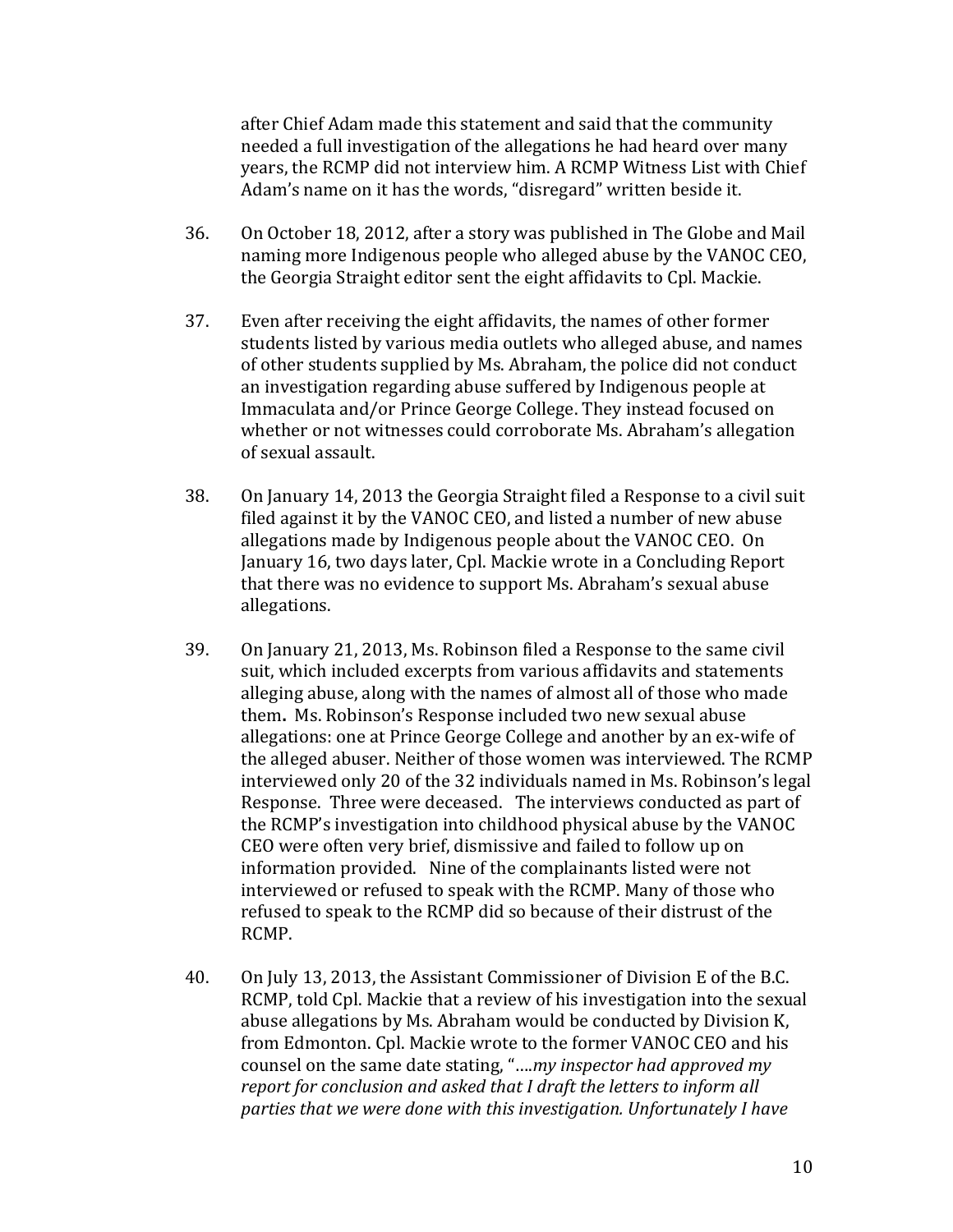*now been informed that Assistant Commission of "E" Division (BC) has*  decided that this investigation should be reviewed by an independent *investigative team.* …I realize that you and your client would like to see this resolved and I am very sorry for the delay. If you should have any *questions, please do not hesitate to call me*."

- 41. The investigation review report, conducted by the RCMP's Division K Serious Crime Unit's Peer Review team, was completed August 6, 2013. It resulted in 28 recommendations for further steps to be taken. These recommendations included further investigating, obtaining taped statements and documenting the individual abuse allegations. The steps recommended were not complex investigative techniques, but rather basic procedures such as interviewing individuals who had alleged abuse that had not been interviewed. Cpl. Mackie did not provide any explanation to the reviewers for the prior investigative deficiencies.
- 42. Recommendation #28 directed Cpl. Mackie to re-interview and tape record the former VANOC CEO about the extortion allegation and about "allegations of physical and sexual abuse while teaching PE at *Immaculata School.*" Cpl. Mackie was to "*consider a polygraph*" for him, and interview everyone who was present at the meeting prior to the Vancouver Olympics when he alleged that the extortion took place. This included then B.C. Premier, Christie Clark's Chief of Staff, Dan Doyle. Cpl. Mackie did not ask the VANOC CEO to take a polygraph test, nor did he re-interview him or any of the people present at the pre-Olympic meeting.
- 43. In November 2013, the RCMP investigation into abuse at Immaculata school was still ongoing and many of the interviews recommended in the August 2013 Division K report were still outstanding. At this time the investigation was split into two separate investigations, one file for the sexual abuse allegation by Abraham, and another file for all abuse allegations at Immaculata school. No investigation file was assigned to abuse allegations at Prince George College.
- 44. Members of the Indigenous community continued to provide statements about their abuse at Immaculata day school or Prince George College to Laura Robinson after she filed her Response to the civil suit. None of these individuals approached the RCMP due to their distrust of them.
- 45. In May 2014, the RCMP investigations into both files were considered complete. A Concluding Report indicated that a determination was made that all individuals interviewed had recollections that were devoid of "*details for time, place, identity of suspect, and any corroborating events that could possibly overcome these deficiencies."*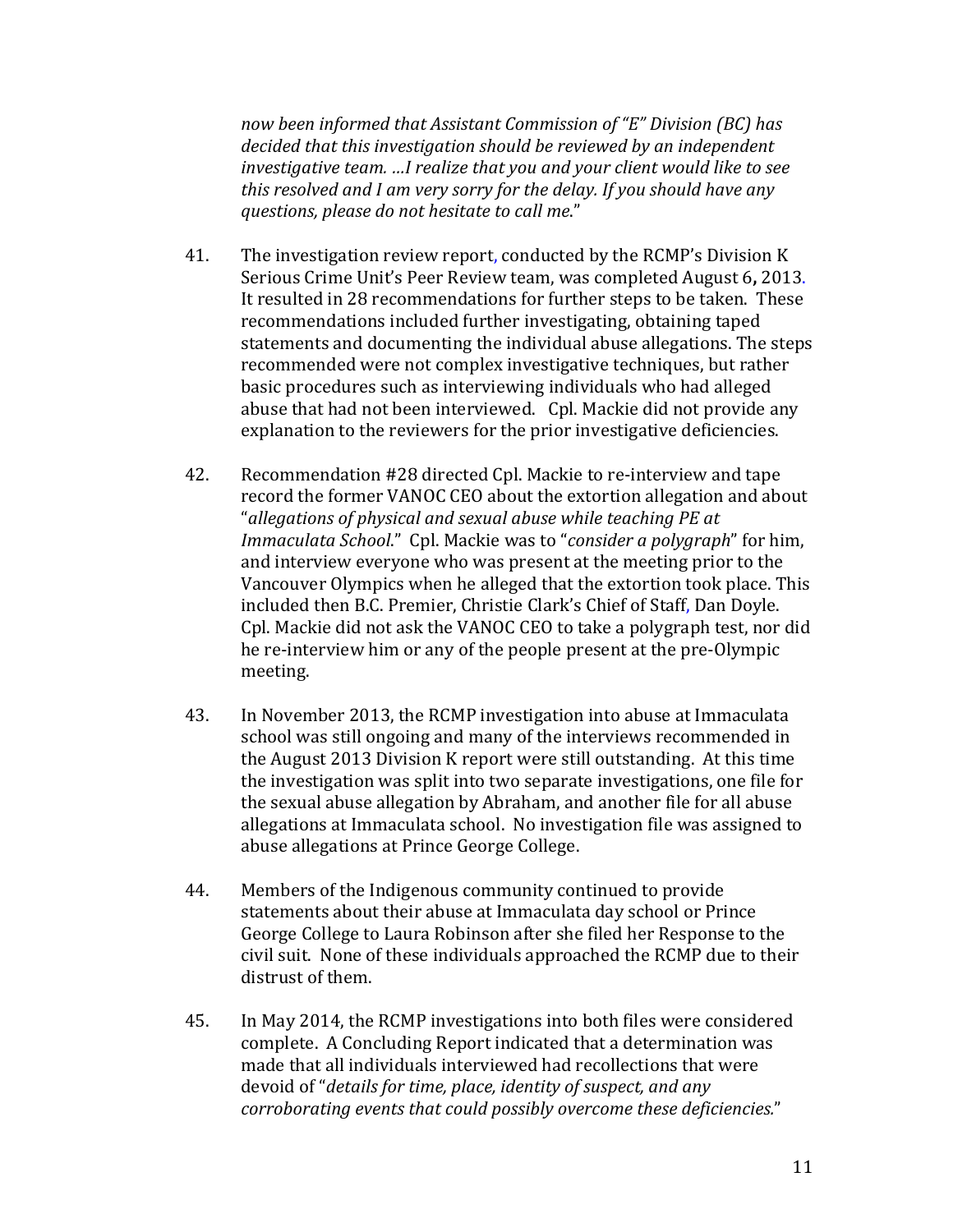Those findings were made even though witnesses interviewed had been asked very few questions about details and no follow-up interviews had been conducted. Consequently, no charges were laid. The report identified that 18 interviews were conducted, only 6 of which were recorded.

- 46. None of the individuals interviewed, other than Ms. Abraham, was advised of the outcome of the investigation, nor the reasons for the outcome. Ms. Abraham received a letter saying there was not enough evidence for Crown counsel to recommend charges, however a RCMP file indicates: "*In the end the Crown made no recommendations because they did not have intimate file knowledge but did say that there is a threshold that needs to be met for charge approval*."
- 47. Moreover, other than to Ms. Abraham, no support services were offered to any of the individuals interviewed, nor were translation services offered to those for whom English was a second language. Many who were interviewed expected follow-up interviews but none occurred.
- 48. Names of former students on Division K's list of 28 recommendations included a number of former students who alleged that abuse had occurred at Prince George College. For example one witness named claimed that female students had become pregnant by a teacher, and another witness claimed that she was sexually abused there. The RCMP failed to investigate those and many other claims arising from Prince George College, focusing only on complaints alleged to have occurred at Immaculata School. No explanation was ever provided for limiting their investigative scope.

# **LEGAL ISSUES**

 

### **<u>Services Customarily Available to the Public</u>**

- 49. There can be little dispute that police investigations into abuse are services customarily available to the public. It is further submitted that police practices must result in abuse investigations that are thorough, appropriate, accessible to victims, and carried out without discrimination.
- 50. When analyzing a claim under the *CHRA*, the Supreme Court has held that a broad purposive approach should be applied, that takes into account "the full social, political and legal context of the claim."<sup>2</sup> As such, the

<sup>&</sup>lt;sup>2</sup> Law v Canada (Minister of Employment and Immigration) [1999] 1 SCR 497 at para 30.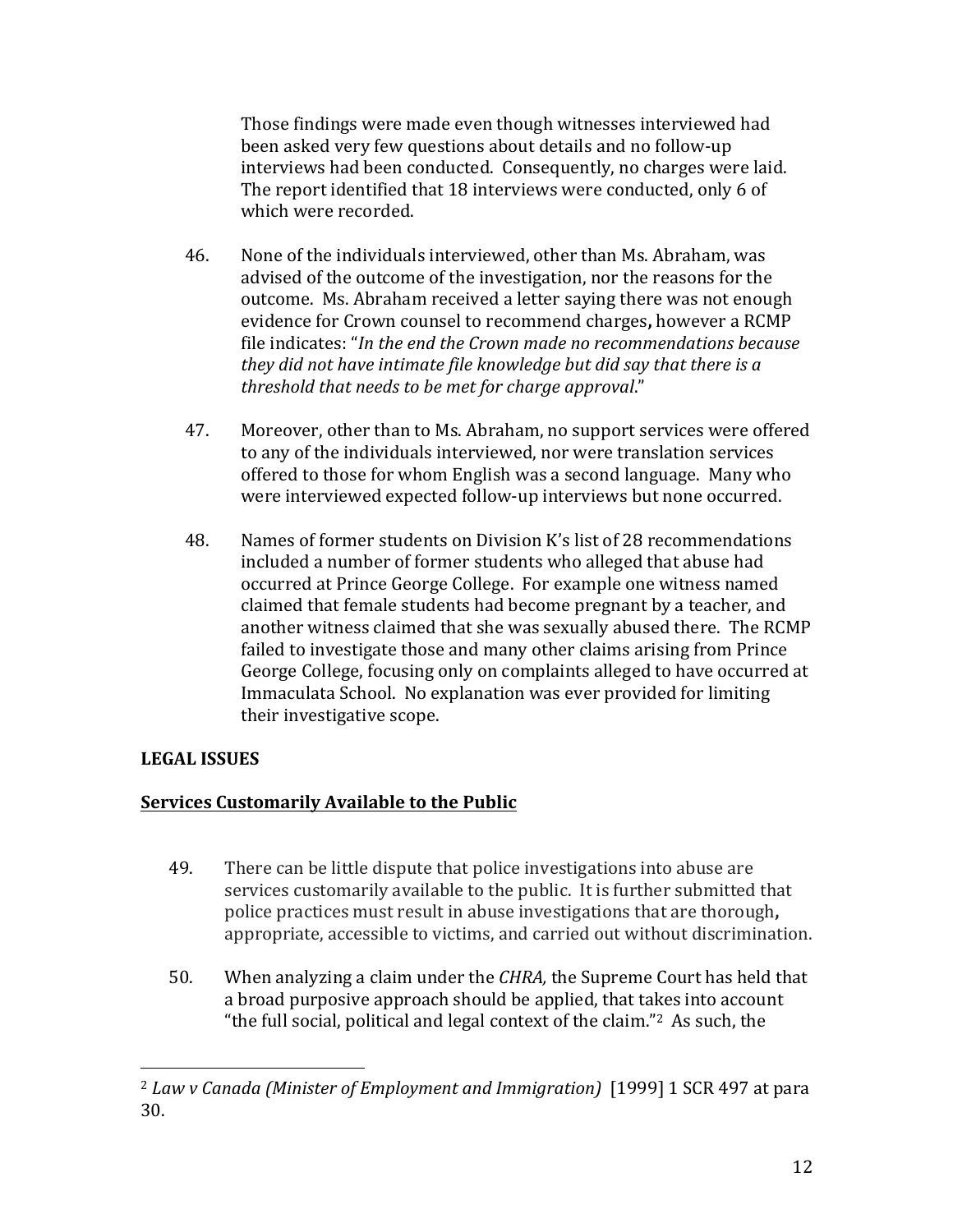Court's comments in *Eldridge v British Columbia (Attorney General)*,<sup>3</sup> are very apt to the discrimination in question:

"Discrimination can accrue from a failure to take positive steps to ensure that disadvantaged groups benefit equally from services offered to the general public."

# **RCMP Conduct Resulting in Adverse Differentiation**

# *Traditional Investigative Practices*

- 51. There are many examples of the ways in which the RCMP inadequately carried out its traditional investigation practices due to discriminatory attitudes and conduct. The following are examples of circumstantial evidence of discrimination.
- 52. Production Orders were not obtained for Diocese files containing class lists, hostel lists and information about teachers and the years they taught. Such information would have significantly improved the RCMP's information about the time period so long in the past. Further, the RCMP did not obtain a Production Order for Ms. Robinson's notes pertaining to specific abuse allegations, despite internal notes directing such order be obtained. No reason was apparent for the failure to obtain these orders other than lack of effort.
- 53. The RCMP did not expeditiously contact all individuals who had provided affidavits or statements made public regarding their childhood abuse. Many such witnesses were never interviewed or lengthy delays elapsed before they were interviewed.
- 54. Despite police protocols to do so, no support was offered to most victims reporting abuse. The pain and trauma associated with childhood abuse was either not recognized by the RCMP, was ignored, or was even used to categorize the witness as being "uncooperative." No steps were taken to address collective trauma or intergenerational trauma.
- 55. In many circumstances RCMP officers did not follow up with information provided by those who made statements. For example, allegations of abuse by individuals other than the VANOC CEO were not pursued, and allegations of abuse at Prince George College were not investigated.
- 56. RCMP officers did not report back to individuals they interviewed to provide the outcome of investigation. This left the complainants who

<sup>&</sup>lt;sup>3</sup> *Eldridge* v British Columbia (Attorney General)<sup>[1997]</sup> 3 SCR 624 at para 78.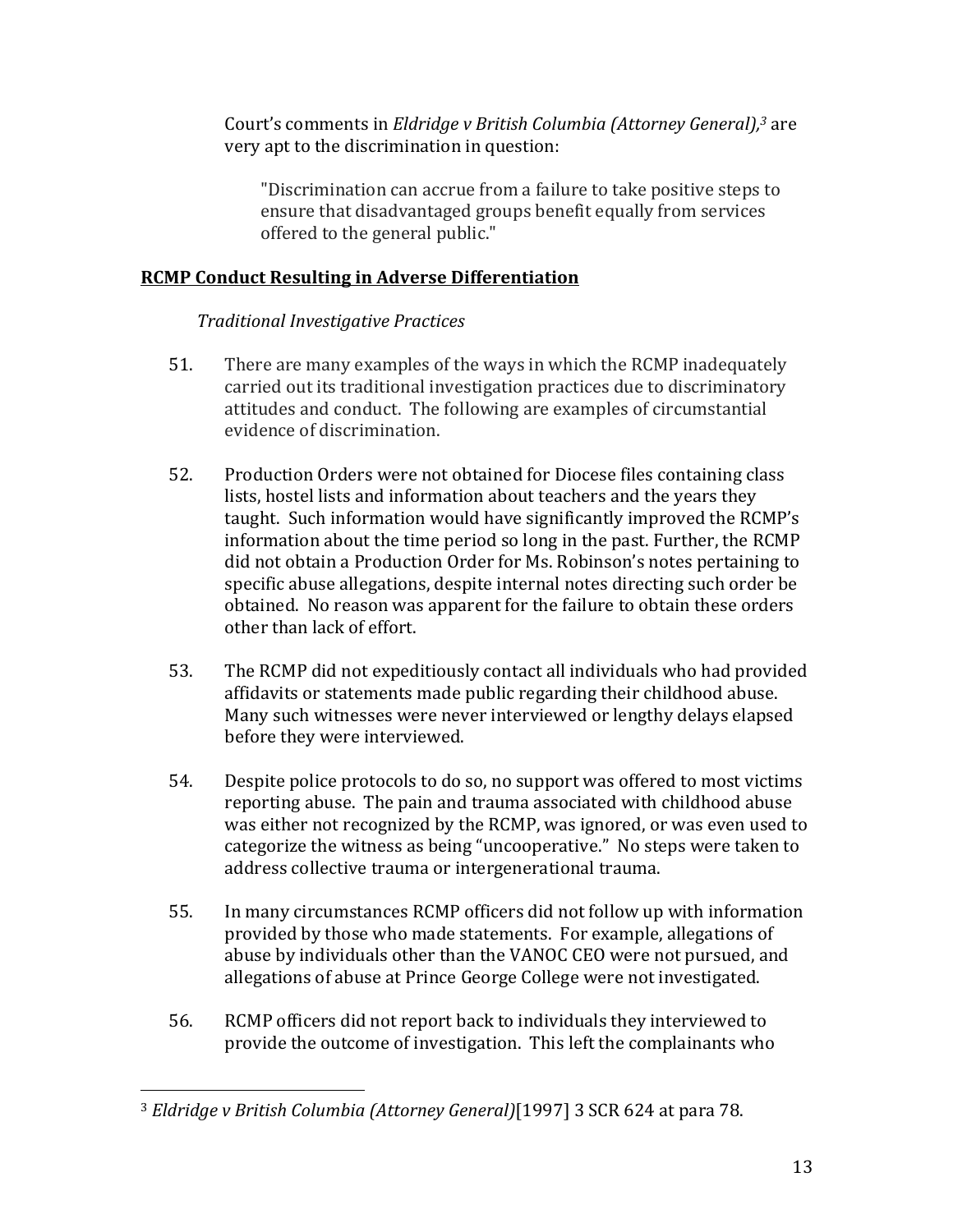spoke to police, in the dark about whether or not the investigation was complete, what the outcome was, and the reasons for the outcome.

### *Assumption complainants Could be Duped*

57. The RCMP also demonstrated discrimination against the complainants through their attitude toward the journalist, Ms. Robinson, who received the complainants' statements. By speculating that the reporter manipulated the Indigenous people who reported childhood abuse, the RCMP failed to credit the complainants with the ability to tell the truth. By viewing approximately 47 witnesses as susceptible to undue influence by a journalist, the RCMP portrayed the complainants as less than human, without their own free will and intelligence. The manner in which the RCMP investigation was conducted reflected that dehumanization and dismissal of Indigenous people.

### *Obligation to Modify Traditional Investigative Practices*

- 58. Not only was the RCMP's application of traditional investigative practices woefully deficient in this case, but also we state that they were obliged to modify their traditional investigative methods to take into account the known distrust of them by the Indigenous community.
- 59. For example, the RCMP should not have required complainants to initiate contact with the RCMP, but instead should have reached out to individuals who were former students at Immaculata or Prince George College, and other Diocese schools by using class lists, by using publically available witness statements, and by following up with individuals named by witnesses.
- 60. The result of requiring complainants to initiate contact with the RCMP was that many Indigenous individuals who experienced abuse as a student at Immaculata, Prince George College or other Diocese schools did not have an opportunity to access justice for the harm they suffered.

### The Application of section 43 of the Criminal Code

61. In dismissing the allegations of childhood physical abuse, the RCMP relied on section 43 of the *Criminal Code*, which until 1973 in British Columbia, allowed physical force by teachers if it was justified by way of correction of the student. However, the RCMP's reliance on that provision was based on bias and the incorrect assumption that the students receiving physical force had behaved in a way justifying correction. The RCMP position was not supported by evidence given, or available, to them. The former students' reports often described use of physical force by teachers for no reason other than students' race. This physical force was not for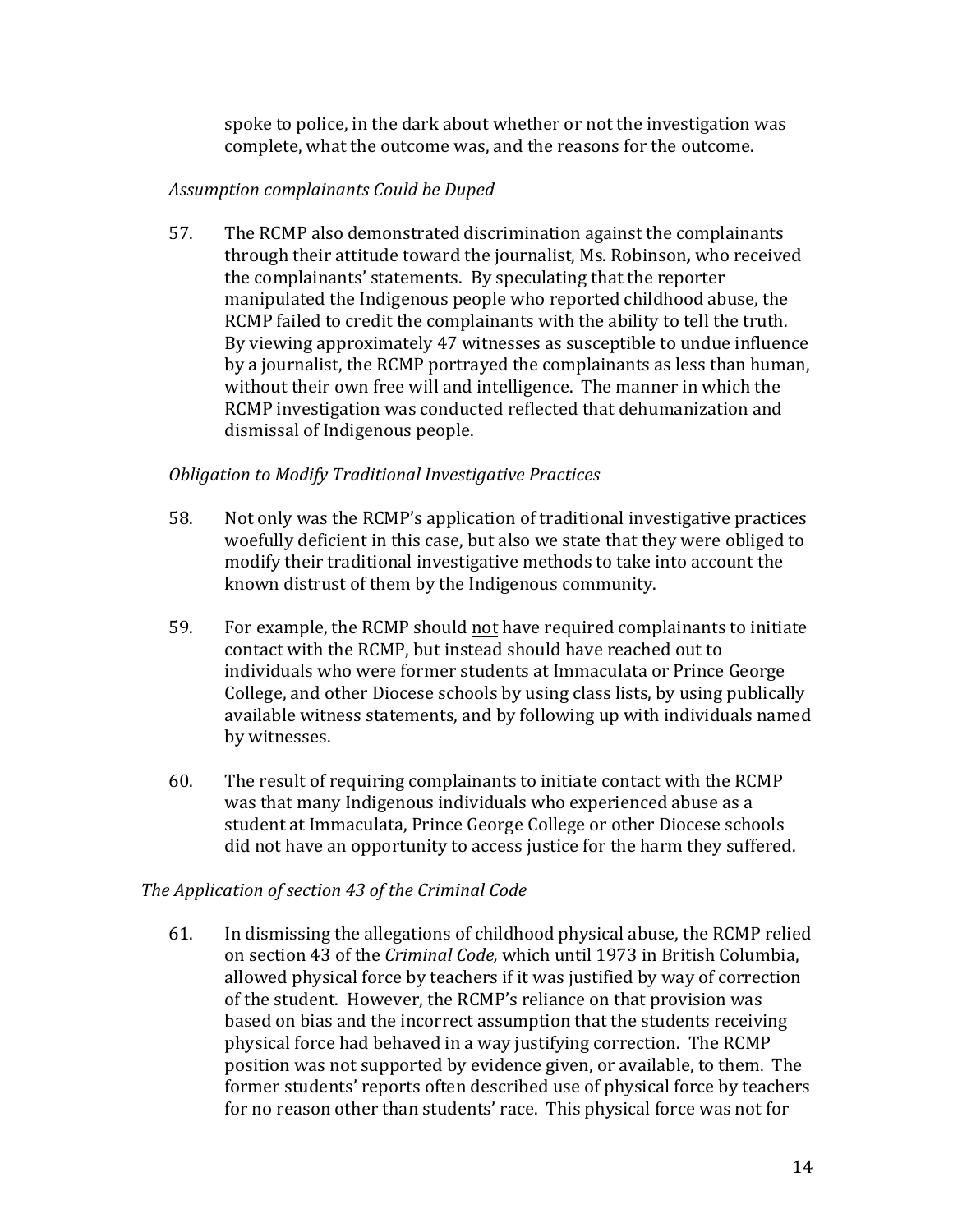'correction' of the students and therefore was not justified under section 43. Further, in many cases the amount of physical force described should have been viewed as excessive force regardless of the reason. The RCMP's misinterpretation of section 43 was based on discrimination and dehumanization of Indigenous children.

# *Conclusion regarding Adverse Differentiation*

62. Hence, the Complainants and other victims of childhood abuse at Immaculata, Prince George College and other diocese schools suffered adverse impact discrimination by being disbelieved, dehumanized and discarded as unworthy of proper police investigation services. Perhaps the greatest adverse impact was the denial to have their experiences considered within the framework of the legal system and applicable criminal law.

# **Connection Between Indignity and Adverse Impact**

- 63. Tribunal jurisprudence dictates that the connection between the prohibited ground, in this case race, and the adverse impact experienced by the Complainants, need not be causal, nor the sole reason for the adverse impact<sup>4</sup>.
- 64. In this case the Complainants' race was a factor in the adverse impacts experienced, because the RCMP's stereotypes and biased attitudes toward the complainants caused deficiencies in the execution of their investigation, and the RCMP did not accommodate the Indigenous community's long history of distrust of the RCMP. Further, the methods used did not allow for the fact that the complainants had suffered individual, collective and intergenerational trauma due to their race, or that English was not their first language.

# Indigenous Peoples' Relationship of Distrust with RCMP

 

65. Many former students of Immaculata, Prince George College and other diocese schools did not come forward to the RCMP or did not agree to speak with officers regarding their complaints of childhood abuse because they did not trust the RCMP. This distrust was longstanding and based on a number of factors including personal experiences and the history of Indigenous people's relationship with the RCMP.

<sup>&</sup>lt;sup>4</sup> First Nations Child and Family Caring Society of Canada v Attorney General (for the *Minister of Indian and Northern Affairs Canada)[FN Caring Society]* 2016 CHRT 2 at para 22 referencing *Moore v British Columbia (Ministry of Education)* 2012 SCC 61 at para 25.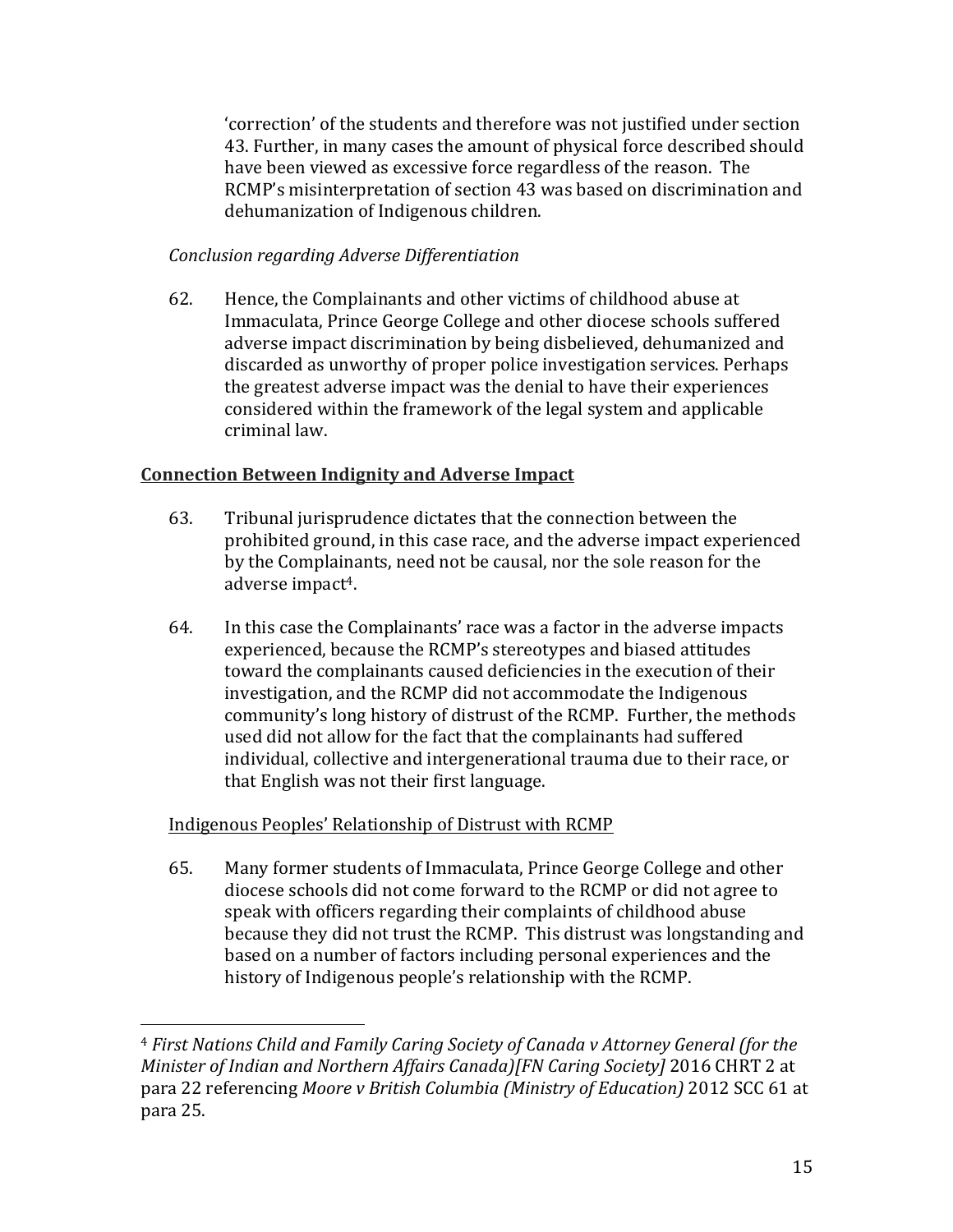66. Some of the complainants' personal experiences that gave rise to their distrust included violence they observed or experienced at the hands of the RCMP. Their experiences, which can be expanded upon by each of them, led to fear of the RCMP or an opinion that the RCMP would not believe them.

## *History of Distrust*

- 67. The RCMP, originally known as Northwest Mounted Police were created to assert sovereignty over Indigenous lands and people. Later, in the era of residential and day schools the RCMP were used to enforce truancy laws and return runaways who complained of abuse. Consequently, many Indigenous people saw the RCMP as complicit in the abuse inflicted in residential and day schools.
- 68. Further, a wealth of publically available information is accessible regarding the RCMP's discriminatory treatment of Indigenous peoples, including but not limited to Human Rights Watch's February 2013 Report, "Those Who Take Us Away" on RCMP violence against Indigenous women in Northern B.C.; fifty-eight submissions by Indigenous and human-rights organizations as Parties With Standing at the National Inquiry into Missing and Murdered Indigenous Women and Girls regarding how distrust had tragic consequences; the Final Report of the Inquiry into Missing and Murdered Indigenous Women and Girls; the Canadian Human Rights Commission Report "Honouring the Strength of our Sisters: Increasing Access to Justice For Indigenous Women and Girls;" and the Truth and Reconciliation Commission Final Report. These reports add to the decades of documentation on the relationship of distrust between Indigenous people and the RCMP.

### Surveillance and Eviction of Indigenous Protesters

69. Additionally, during the time period of the RCMP abuse investigation, RCMP were involved in a stand-off at the Burns Lake Band office. Band members of the Burns Lake band were joined by members of the Lake Babine band and either occupied the offices or stood in solidarity with those who did, demanding more transparency about Band council finances, and unquestioned support of the Enbridge pipeline. It was a protest supported by the majority of the community. However on April 8, 2013, the  $14<sup>th</sup>$  day of this non-violent protest, approximately 50 RCMP officers surrounded the office and evicted the few occupants, who willingly left the office. Officers were described as hiding everywhere and some had their guns drawn. The protesters were shocked, questioning why such a large show of force was required to have them leave.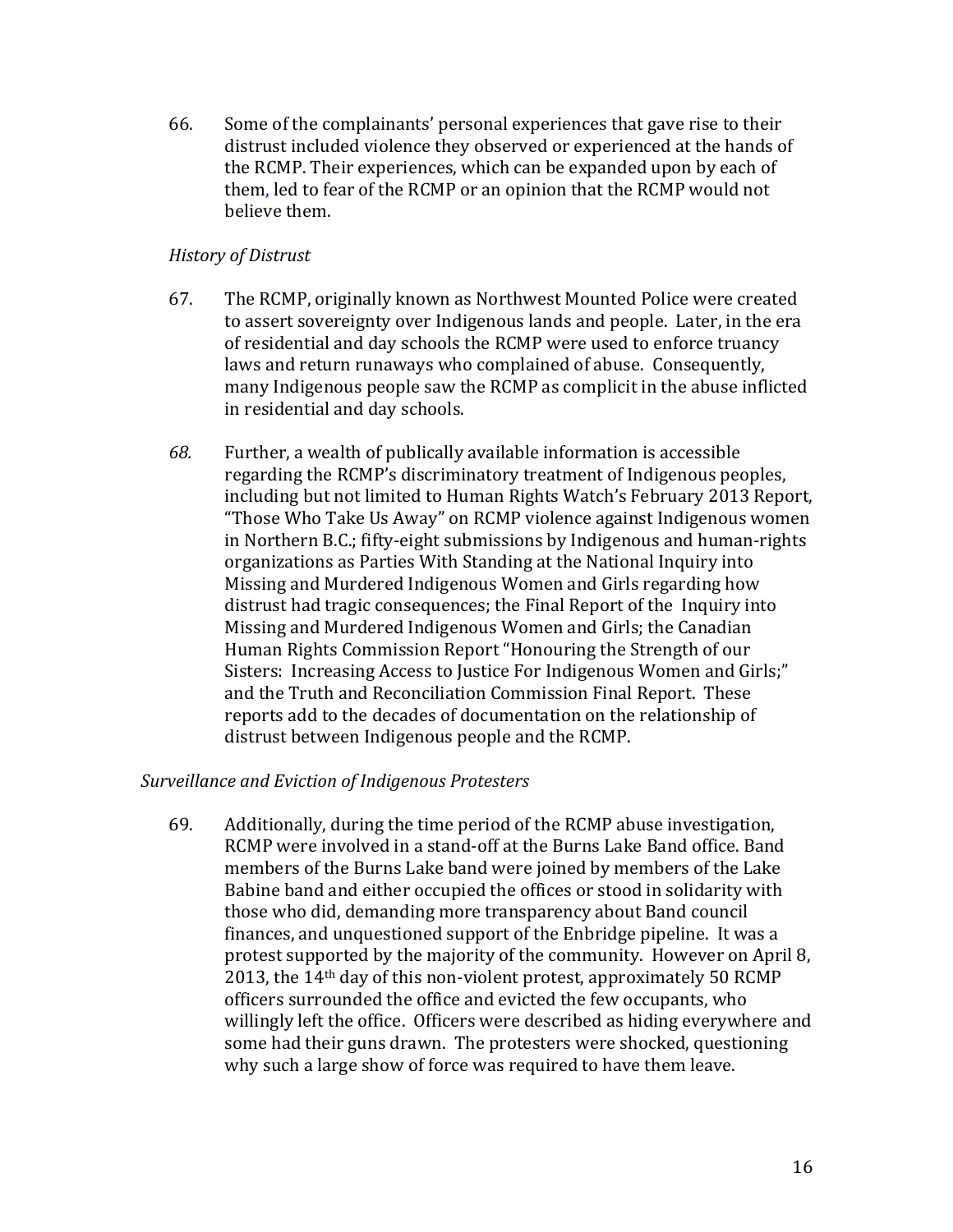- 70. It should be noted that some of the demonstrators at the Burns Lake Band office had provided statements about their childhood abuse.
- 71. Also during the relevant time period, the RCMP were involved in surveying Idle No More protesters and those protesting Enbridge pipeline development, sparing no expense. Experts report that: "Ever since the Idle No More movement arose in 2012, the RCMP became so *preoccupied with Indigenous protests that it set up Project SITKA to monitor and track activists taking part in so-called "public order events."*<sup>5</sup>
- 72. The RCMP's definition of "public order events" included protests about land claims, shale gas fracking, or calling for an inquiry on missing or murdered Indigenous women and girls.<sup>6</sup> RCMP documents also classify Indigenous protesters as potential criminals, extremists and terrorists.

# Discrimination Exacerbated by Power Differential

- 73. The adverse impact discrimination experienced by the Indigenous victims of childhood abuse resulting from the RCMP investigation was exacerbated by the privilege accorded to the white subject of the investigation.
- 74. The RCMP are duty bound not to perpetuate the privilege of white people regarding Indigenous peoples in pursuing investigations. Indeed, it would be expected that the RCMP be skillful in dealing with and ameliorating all power differentials between parties. The more pronounced the power imbalance, the greater the precautionary measures one would expect to be taken to address it. However, no measures were taken by the RCMP in this investigation, despite the subject of the investigation holding not only a very powerful position in sport and business, but also one that benefited the RCMP.

<sup>&</sup>lt;sup>5</sup> Jeffrey Monaghan, (a criminology professor at Carleton University) quoted in article "From the Archives: When Indigenous Assert Rights, Canada Sends Militarized Police" by Andrew Nikiforuk, The Tyee.ca, 17 January, 2019. Online: https://thetyee.ca/Analysis/2019/01/17/Indigenous-Rights-Canada-Militarized-Police/ See also Jeffrey Monahan and Miles Howe, "Strategic Incapacitation of Indigenous Dissent: Crowd Theories, Risk Management and Settler Colonial Policing," (2018) 43(4) Canadian Journal of Sociology 325. Online: https://www.thefreelibrary.com/Strategic+Incapacitation+of+Indigenous+Dissent %3a+Crowd+Theories%2c+Risk...-a0571514434

<sup>&</sup>lt;sup>6</sup> Project SITKA report, online:

https://warriorpublications.files.wordpress.com/2016/11/project-sitka-report.pdf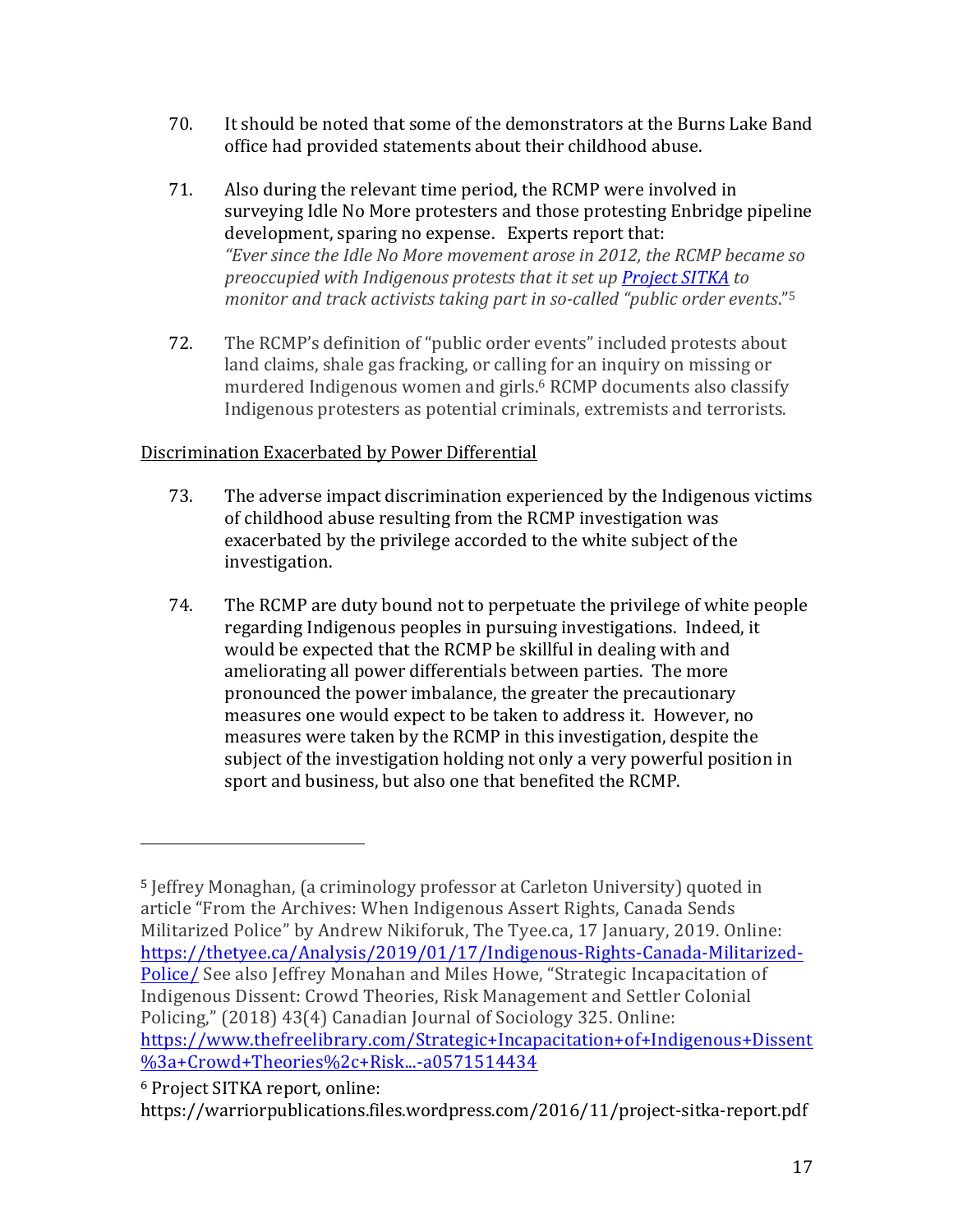- 75. In this case the subject of the investigation held the position of CEO of VANOC, the organizing committee for the Vancouver Olympics in 2010, which in turn led to his business relationship with the RCMP. The RCMP became the lead security organization for the ISU (Integrated Security Unit for the Olympics) and signed contracts and MOU's with VANOC, and various levels of government (Multi-party Agreement) for approximately \$900 million.
- 76. After the 2010 Olympics, the VANOC CEO was appointed Chair of Own The Podium (responsible for international high performance athletes from Canada). He also held a position on the Canadian Olympic Committee. In these positions he continued to pursue opportunities for future Olympics bids and other international sporting events in Canada, which had potential implications for security contracts with the RCMP.
- 77. Further, the subject of the investigation held political influence in British Columbia, having established public relationships with the Premier and the Attorney General. These alliances were relevant because the province of British Columbia relies almost exclusively on the RCMP for police services. The RCMP acts as B.C.'s federal and provincial police service and acts as the municipal police service for 65 out of 77 municipalities.<sup>7</sup> The Multi-Party Agreement also shows the significant partnership between VANOC, the federal government, and the RCMP as the lead security agency.
- 78. It should also be noted that two of the senior officers overseeing the abuse investigation, were senior officers with Olympic security. Under the *RCMP* Act<sup>8</sup>, these officers should have recused themselves. Instead they had significant influence over the officers conducting the investigation under their command.
- 79. In sum, the role and power held by the subject of the investigation resulted in him being afforded high deference and unquestioned belief by the RCMP. His powerful influence over the RCMP stood in stark contrast to the oppressed position of the Indigenous community, toward whom the RCMP demonstrated ongoing suspicion by conducting regular surveillance. This power differential between the parties exacerbated the discrimination experienced by the Complainants and other Indigenous members of the community.

<sup>7</sup> https://www2.gov.bc.ca/assets/gov/law-crime-and-justice/criminaljustice/police/publications/statistics/police-resources.pdf

<sup>&</sup>lt;sup>8</sup> Royal Canadian Mounted Police Act, RSC 1985, c R-10, s. 37(d)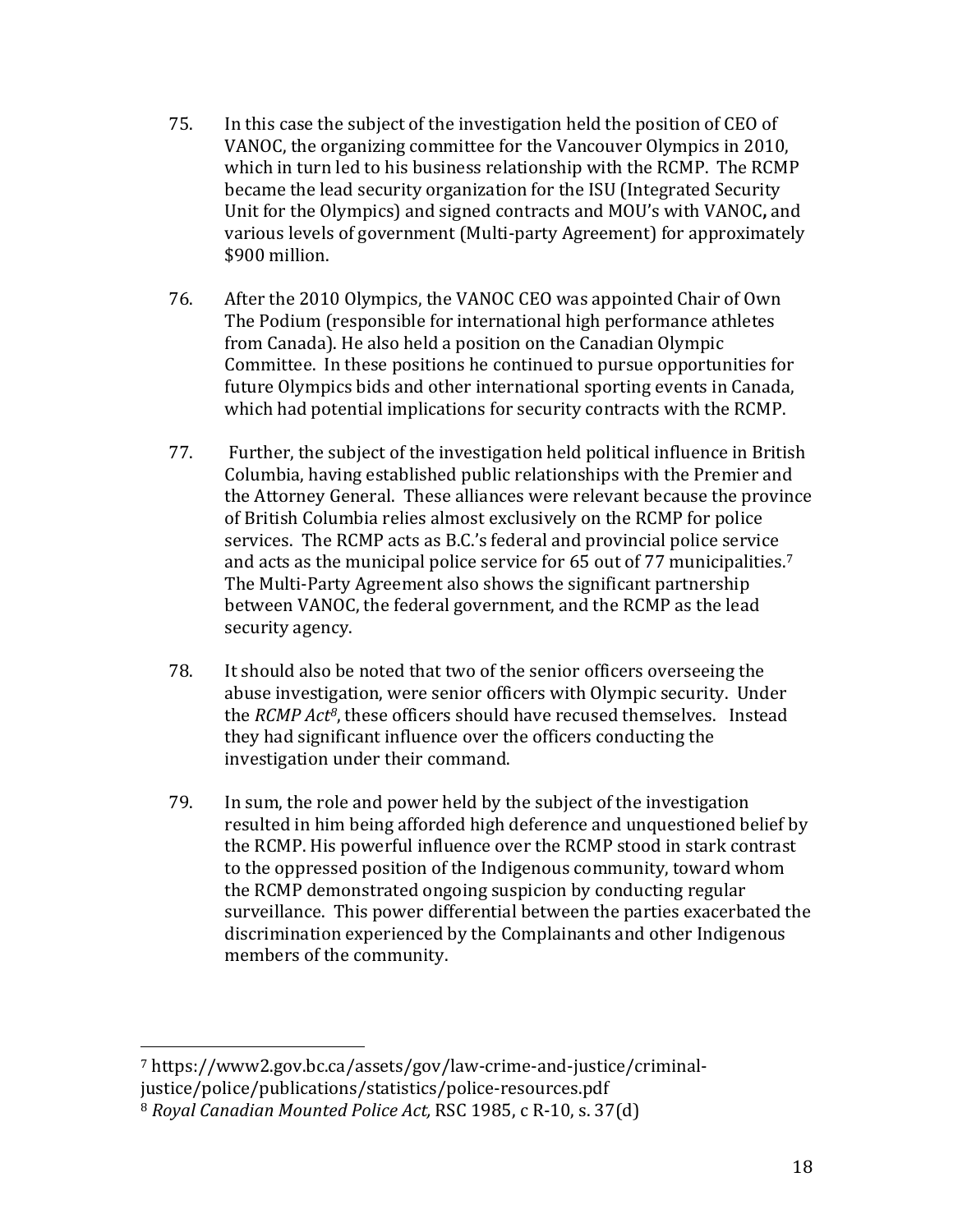# **Comparator Analysis**

 

- 80. Courts have clarified that comparator groups are not required in order to prove discrimination. While the Complainants experienced differential adverse impacts in the way that the RCMP conducted abuse investigations compared to police investigations of non-Indigenous complainants of abuse, it is not necessary for that to be proven.
- 81. In *Moore v. British Columbia (Ministry of Education)* the Supreme Court rejected the necessity for a comparator group analysis used in section 15 *Charter* challenges, even though that case involved a government service and could have attracted *Charter* scrutiny.<sup>9</sup> Instead the court identified the harmful effects of the failure to accommodate a disability regardless of whether or not any other group received the same accommodation.<sup>10</sup> The Federal Court of Appeal in *First Nations Child and Family Caring* Society of Canada v Attorney General (for the Minister of Indian and *Northern Affairs Canada*) provided a helpful review of the current state of the law regarding comparator groups:

In *Moore v. British Columbia (Ministry of Education)...* the Supreme Court reiterated that the existence of a comparator group does not determine or define the presence of discrimination, but rather, at best, is just useful evidence. It added that insistence on a mirror comparator group would return us to formalism, rather than substantive equality, and "risks perpetuating the very disadvantage and exclusion from mainstream society the [*Human Rights*] *Code* is intended to remedy" ... The focus of the inquiry is not on comparator groups but "whether there is discrimination, period." $11$ 

- 82. While not necessary, in this case the RCMP investigation into childhood abuse of Indigenous complainants can be compared to police abuse investigations into allegations by young non-Indigenous hockey players against Graham James. The vast differences in investigative methods are useful to highlight the discrimination experienced by the Indigenous complainants.
- 83. By comparison, the RCMP investigation into abuse of Indigenous children at Immaculata School and Prince George College was starkly inferior to the investigation of sexual abuse of non-Indigenous hockey players by Graham James.

<sup>9</sup> Joanna Birenbaum & Kelly Gallagher-Mackay, "From Equal Access to Individual Exit: The Invisibility of Systemic Discrimination in Moore" (2013) 10 JL & Equality 93 at 93. <sup>10</sup> Gwen Brodsky, "Moore v British Columbia: Supreme Court of Canada Keeps the Duty to Accommodate Strong" (2013) 10 JL & Equality 85 at 85.

<sup>&</sup>lt;sup>11</sup> Moore v British Columbia (Ministry of Education) 2012 SCC 61at para 60.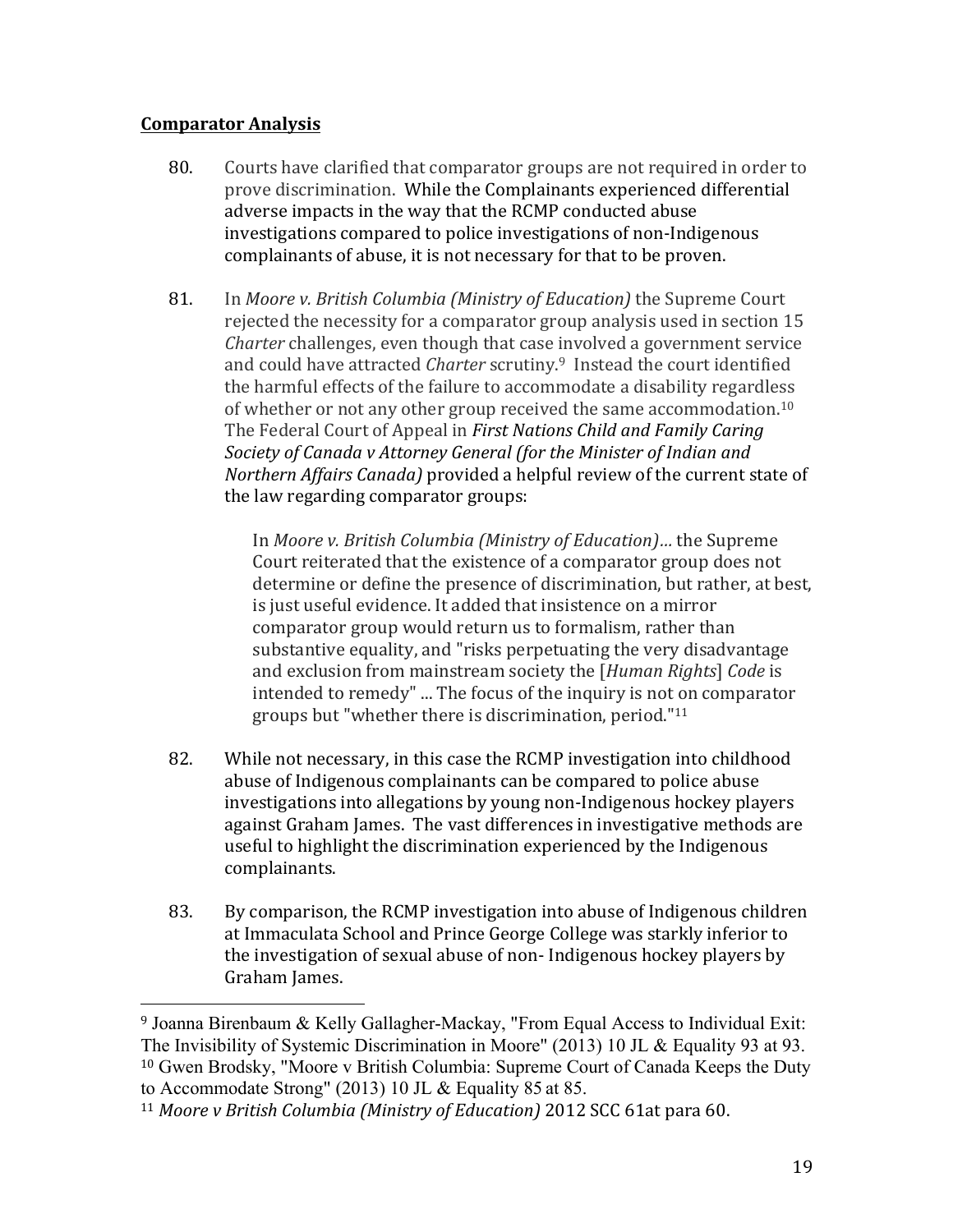- 84. The first complainant in that case, NHL hockey player Sheldon Kennedy, underwent multiple lengthy tape-recorded interviews with the Calgary Police, with the assistance of an officer trained in sexual abuse investigations. Subsequently, regardless of James's high profile as a hockey coach, the police began looking for other victims with the aid of multiple police forces. They looked as far back as the late  $1970s^{12}$
- 85. Team member lists were obtained from every team coached by Graham James. Sheldon Kennedy then reviewed the lists and identified individuals who were to be interviewed as either a potential victim or witness. The interviews were detailed and included questions related to the suspect's patterns of behavior that had been identified.
- 86. The complainants in the Graham James investigation did not experience the kind of adverse impacts experienced by the Complainants in this case. Once identified, witnesses were interviewed promptly and thoroughly and were also supported. Those that reported abuse were kept informed about the investigation and the results.

# **Government Acknowledgement of Systemic Discrimination**

87. On June 11, 2020 Prime Minister Justin Trudeau acknowledged that the RCMP suffers from systemic discrimination regarding race, stating: $13$ 

> "We're facing a really important time in our country right now where we are recognizing what many Indigenous Canadians and radicalized *Canadians have known for a long time - that there is systemic* discrimination right across our country and every part of our country and in our institutions. And recognizing that is difficult."

88. He also said:

 

"Systemic racism is an issue right across the country, in all our *institutions, including in all our police forces, including in the RCMP.* That's what systemic racism is...This is s moment where Canadians are recognizing that there is unfairness built into our system. That it is always unfair seemingly towards the same groups of people. And that's *what* we have to tackle together" <sup>14</sup>

<sup>&</sup>lt;sup>12</sup> See witness statement of Brian Bell former Calgary Police Officer. <sup>13</sup> https://www.thestar.com/politics/federal/2020/06/11/elizabeth-may-accusesthe-rcmp-of-being-a-racist-institution.html

<sup>14</sup> https://www.cbc.ca/news/politics/rcmp-systemic-racism-lucki-trudeau-1.5607622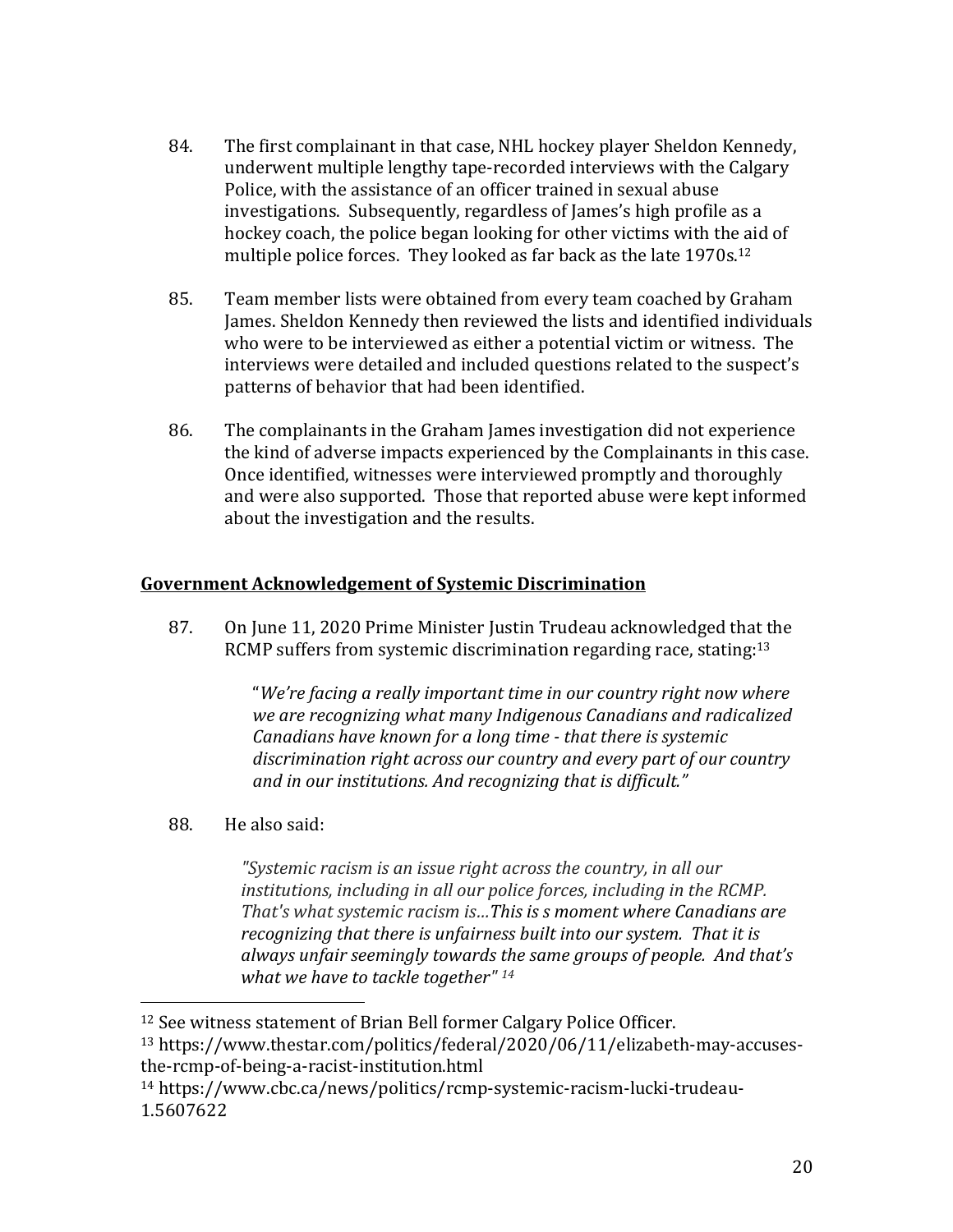### **REMEDIES SOUGHT**

- 89. The Complainants seek remedies to address the discrimination they and all survivors of childhood abuse experienced while attending schools in the Roman Catholic Episcopal Corporation of Prince Rupert British Columbia diocese. *(List of schools attached as Appendix A).* The remedies outlined below are intended to:
	- a. Allow past Indigenous childhood abuse survivors the ability to access non-discriminatory investigations into criminal conduct to validate the individual and collective trauma they experienced in these schools; and
	- b. Ensure that future victims of abuse can access non-discriminatory investigations into criminal conduct and prevent their retraumatization.

#### **Remedies for the Complainant and Past Abuse Survivors**

- 90. The Complainants seek an apology from the RCMP as redress for discriminatory treatment they suffered, pursuant to subsection  $53(2)(a)$  of the *CHRA*.
- 91. Further, pursuant to subsection 53(2) (b) of the *CHRA* the Complainants seek an Order for the provision of the investigatory services that they were denied because of the RCMP's discriminatory practices. Such Order should specify that the investigatory services to be made available to the Complainants must extend to all individuals who attended the schools listed in **Appendix A**.
- 92. The Complainants state that implementing new policies or improving officer training cannot dismantle systemic discrimination. Therefore the Order under subsection  $53(2)(b)$  for the provision of investigative services should not be provided by the RCMP, but instead must be provided by a team of investigators that is fully independent of the RCMP and includes investigators with the following components:
	- a. At least one member of the local Indigenous community;
	- b. A member that speaks the local Indigenous language;
	- c. A recognized Elder from the Indigenous community;
	- d. A member trained and experienced in abuse and sexual abuse investigations;
	- e. A member trained and experienced in mental health and trauma and able to provide referrals for counseling;
	- f. A member recognized as a spiritual advisor;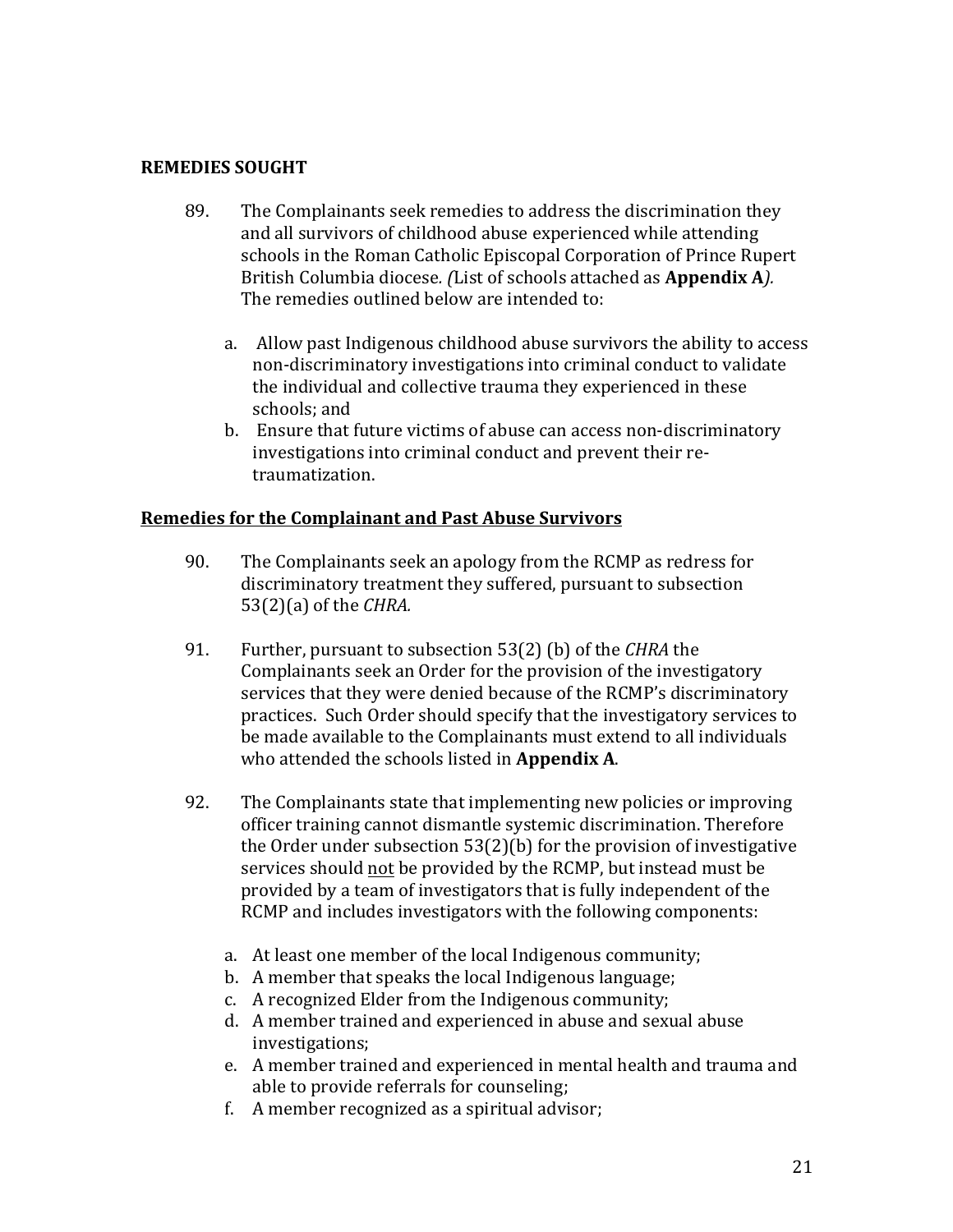- g. A member trained and experienced in archive / historical research; and
- h. A member familiar with the Final Report of the Truth and Reconciliation Commission and the legacy of residential and day schools
- 93. The Complainant also requests the Tribunal to retain jurisdiction to assist in determining the composition of the independent investigative team.
- 94. Pursuant to subsection 53(2) (e) of the *CHRA* the Complainants seek an Order for compensation in the sum of  $$20,000$  per Complainant for the pain and suffering they experienced as a result of the RCMP's discriminatory practices. The Complainants' pain and suffering includes the psychological and emotional harm each suffered from being disbelieved, dehumanized and deprived of access to justice. The Complainants seek that this Order to be extended to any individual who was abused while attending a school listed in **Appendix A.**
- 95. Additionally, in light of the wealth of public information raising concern about the RCMP's discriminatory practices, pursuant to subsection 53 (3) of the *CHRA* the Complainant seeks an Order for compensation in the sum of an additional \$20,000 per Complainant for the RCMP's engagement in willful or reckless discrimination. The Complainants seek that this order also be extended to any individual who was abused while attending a school listed in **Appendix A.**
- 96. An order for compensation for expenses incurred as outlined in **Appendix B**, is sought pursuant to subsection 53(2)(c) of the *CHRA*.
- 97. Pursuant to subsection  $53(2)(d)$  the Complainant seeks an order for compensation for the costs of obtaining alternative services, and for the expenses incurred and that continue to be incurred due to the lack of access to police investigative services for complainants. Rather than seeking an order for costs for ongoing counseling, the Complainants seek funding for the building of a Healing Center in their community.
- 98. The Complainants also seek an award of interest on the compensation ordered under subsection 53(4) of the *CHRA*.

# **Systemic Remedies**

99. Pursuant to subsection 53(2)(a)(i) of the *CHRA*, the Complainants seek an Order that the RCMP cease their discriminatory investigative practices, and correct or prevent the same practices from occurring in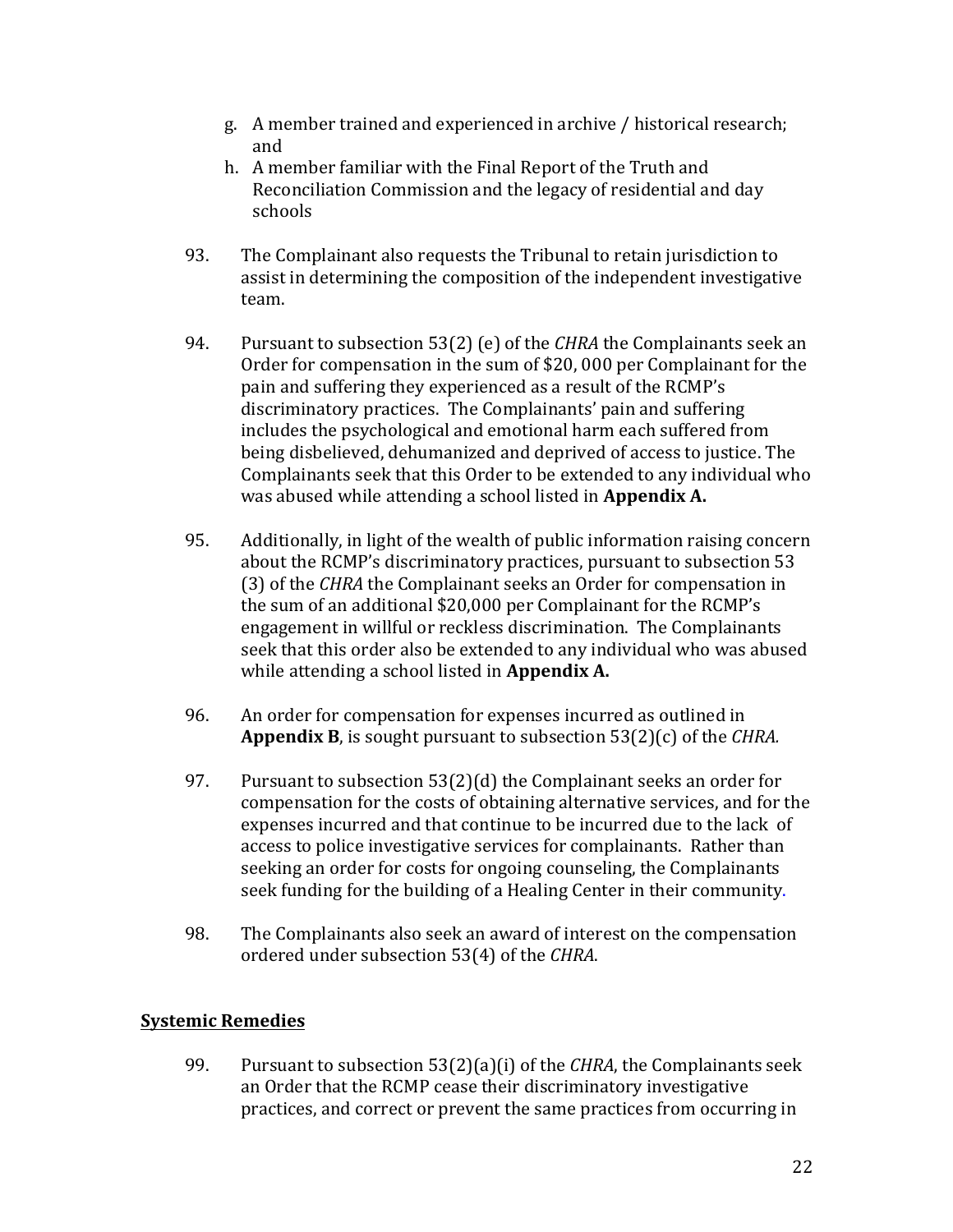the future by adopting a special program, plan or arrangement as referred to in subsection 16(1) of the CHRA.

- 100. In order to prevent, eliminate or reduce the disadvantages based on discrimination suffered by the Complainants, the special program under subsection  $16(1)$  should direct the RCMP in British Columbia to divest itself of all abuse investigation services in Indigenous communities and replace its investigative service branch with an independent investigatory team as described in paragraph 92 above.
- 101. The special program should recognize the inherent right to selfdetermination and should affirm all existing treaty obligations and negotiations. For example, in 2001 the Lake Babine First Nation and the provincial and federal governments agreed upon and signed a Framework Agreement as part of the BC Treaty Commission<sup>15</sup> process. Pursuant to section 5.1.7 of this Framework Agreement, the administration of justice was identified as a substantive issue for negotiation.<sup>16</sup> The treaty negotiations have not progressed beyond this Framework Agreement.
- 102. Pursuant to British Columbia's *Declaration* on the Rights of Indigenous *Peoples Act*, <sup>17</sup>the special program should recognize and affirm Article 34 of the United Nations Declaration on the Rights of Indigenous Peoples, which states *"Indigenous peoples have the right to promote, develop and* maintain their institutional structures and their distinctive customs, spirituality, traditions, procedures, practices and, in the cases where they exist, juridical systems or customs, in accordance with international *human rights standards."18*
- 103. There should be a transfer of funds from the RCMP's investigation services branch to Indigenous communities in order to facilitate and ensure the development and implementation of the special program. This is consistent with Article 39 of the *United Nations Declaration on* the Rights of Indigenous Peoples, which states "Indigenous peoples have the right to have access to financial and technical assistance from States

<sup>&</sup>lt;sup>15</sup> BC Treaty Commission, online: http://www.bctreaty.ca

<sup>&</sup>lt;sup>16</sup> Lake Babine Nation Framework Agreement, online:

http://www.bctreaty.ca/sites/default/files/lakebabi\_framewrk.pdf <sup>17</sup> SBC 2019, chapter 44,

http://www.bclaws.ca/civix/document/id/complete/statreg/19044

<sup>&</sup>lt;sup>18</sup> United Nations Declaration on the Rights of Indigenous Peoples, GA Res 61/295,

UNGAOR, 61st Sess, Supp No 49, UN Doc A/RES/61/295 (2007) 9.